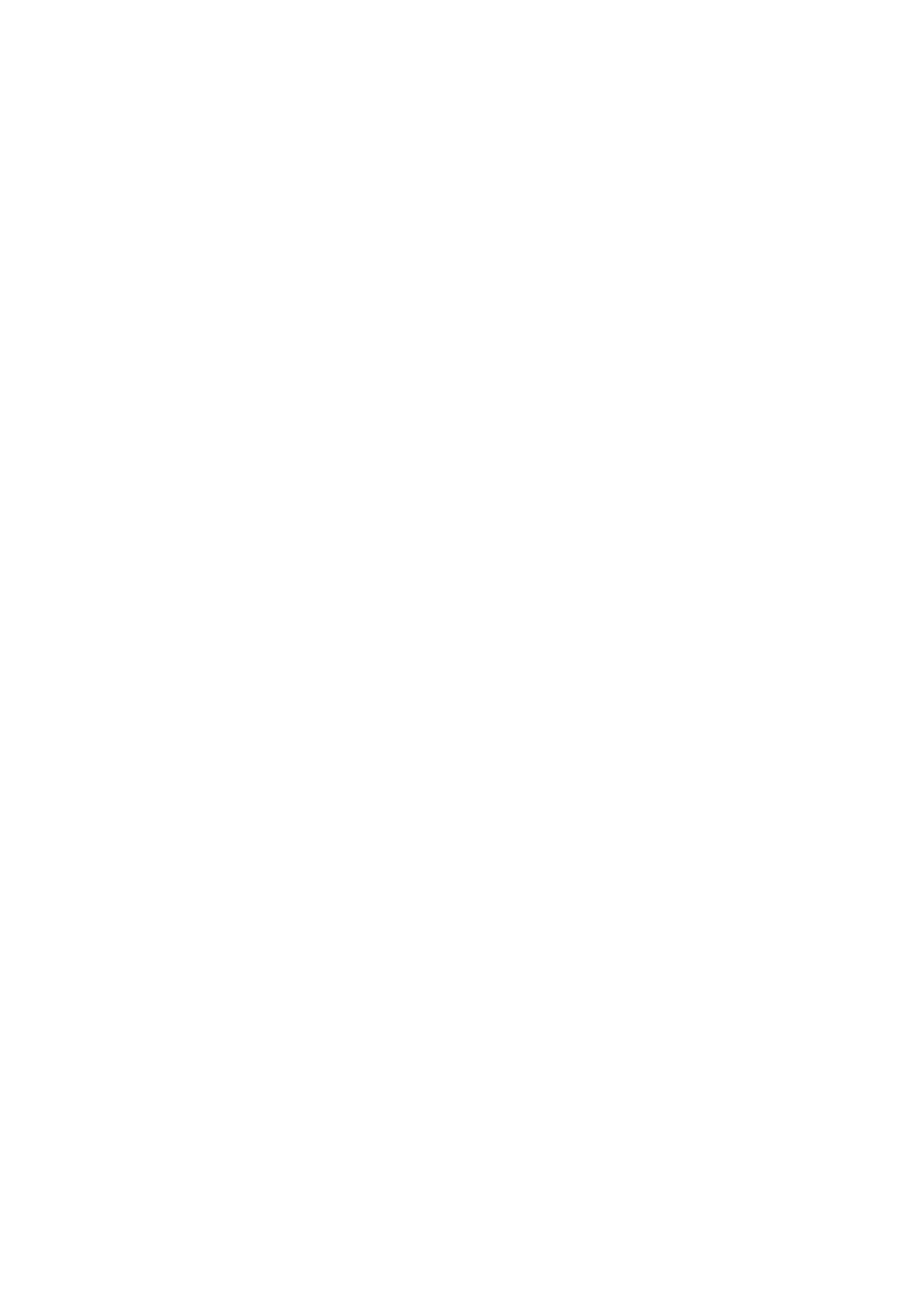# On the Sobolev space of isometric immersions

Mohammad Reza Pakzad

April 30, 2003

Max-Planck-Institute for Mathematics in the Sciences Inselstr. 22 - 26, 04103 Leipzig, Germany pakzad@mis.mpg.de

#### **Abstract**

We prove that every  $W^{2,2}$  isometric immersion from a convex regular domain of  $\mathbb{R}^2$  into  $\mathbb{R}^3$  can be approximated in  $W^{2,2}$ -norm by smooth isometric immersions from the same domain into  $\mathbb{R}^3$ .

## **1 Introduction**

#### **1.1 Motivation**

In this paper we study isometric immersions with square integrable curvatures. The motivation for this is two-fold. First the existence, rigidity and flexibility of isometric immersions of an m-dimensional manifold into  $\mathbb{R}^n$  is a long standing problem in differential geometry. The second motivation arises from the study of curvature functionals in elasticity.

In his pioneering paper [28] John Nash proved that every *n*-dimensional  $C^3$ -smooth Riemannian manifold can be confined in an Euclidean space of dimension  $\frac{1}{2}n(n+1)(3n+11)$ , i.e. it can be embedded isometrically in any small portion of this space (See [10], [11] for further developments). On the other hand there are rigidity results. A classical result in the differential geometry of surfaces is that an isometric embedding of the 2-dimensional disk into a ball of radius less than  $1/2$  in  $\mathbb{R}^3$  cannot be  $C^2$ -smooth; for generalizations for isometric immersions  $M^m \to \mathbb{R}^n$ ,  $n < 2m$ , see [37]. One important insight was that the regularity of the immersion plays a crucial role. Hilbert showed that  $C^2$  immersions of  $S^2$ into  $\mathbb{R}^3$  have to be rigid motions. However, Nash [27] constructed  $C^1$  isometric immersions of  $S^n$  into  $\mathbb{R}^m$ ,  $m \geq n+2$ , whose image is contained in an arbitrarily small ball. This result was extended to  $m = n + 1$  by Kuiper [17].

Here we study isometric immersions in the class  $W^{2,2}$  which, roughly speaking, lies between  $C^1$  and  $C^2$ . We prove that isometrically immersed surfaces in  $\mathbb{R}^3$  with  $W^{2,2}$  regularity are developable. Therefore we can deduce that the unit disc is not  $W^{2,2}$ -confinable in a ball of radius less than 1/2.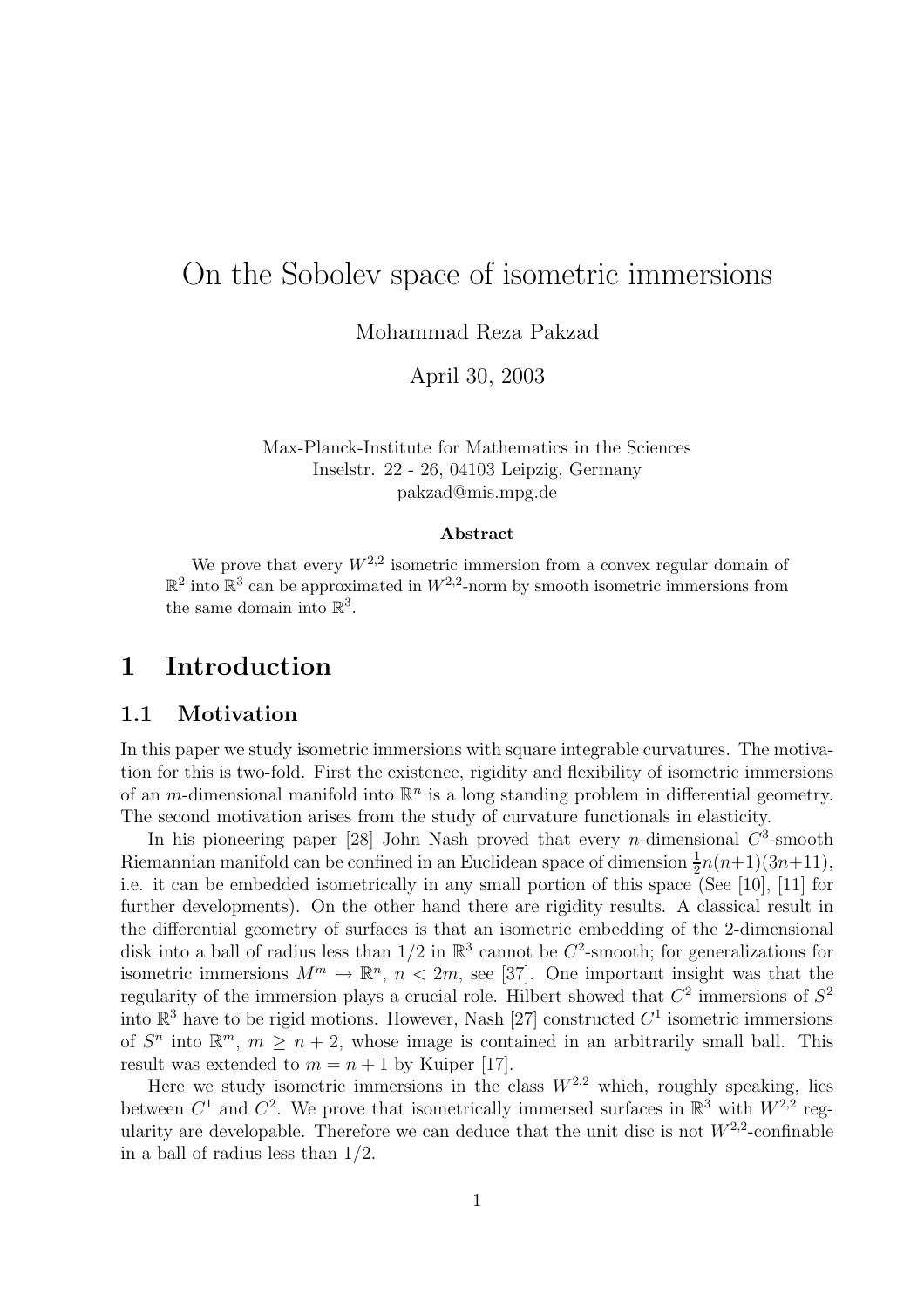The surfaces with  $L^2$  integrable second fundamental form have been studied from several points of view. T.Toro [35] proved the existence of bilipschitz parameterizations for the graphs of  $W^{2,2}$  functions on  $\mathbb{R}^2$ . S. Müller and V. Šverák [26], studying surfaces with finite total curvature, improved Toro's result by showing the existence of conformal parameterizations with continuous metric for these graphs. L.Simon [33] considered another interesting curvature functional, the Willmore functional. In the context of nonlinear elasticity, the energy functional for the Föppl-von Karman equations  $(19, 22)$  is largely studied in plate theories for thin elastic bodies (See e.g. [1], [5], [21] and [36]).

Here we focus on nonlinear bending theory of Kirchhoff [16] which consists in minimizing the bending energy among immersions  $u : \Omega \subset \mathbb{R}^2 \to \mathbb{R}^3$  subject to the isometry constraint

$$
(\nabla u)^T \nabla u = Id. \tag{1.1}
$$

The bending energy is given by

$$
E_b(u) = \int_{\Omega} |II(u)|^2,
$$
\n(1.2)

where  $II(u)$  is the second fundamental form of u.

The finite energy solutions are exactly the  $W^{2,2}$  isometric immersions of  $\Omega$  into  $\mathbb{R}^3$  studied in this paper. The smooth solutions are of particular interest. In [31] O.Pantz mentioned that a density result for smooth maps in the space of Sobolev isometric immersions would be sufficient in order to prove that Kirchhoff's nonlinear plate theory is the Γ-limit of a constrained nonlinear elasticity theory. Γ-convergence of the standard 3-dimensional nonlinear elasticity was proven later on by G.Friesecke, R.D.James and S.Müller [8], [9] (See also [20], [2], [30]). As the main result of our paper we prove that smooth maps are strongly dense in the Sobolev space of  $W^{2,2}$  isometric immersions from a convex domain of  $\mathbb{R}^2$  into  $\mathbb{R}^3$ .

There are several other interesting related aspects to consider. Given a closed manifold N, we may pose the more general problem of the density of smooth maps in a given Sobolev space with the constraint  $\nabla u \in N$ . The case of  $W^{2,2}$  isometric immersions of mdimensional domains into  $\mathbb{R}^n$  for  $n \geq m$  is of particular interest here. Another important issue involves the approximate minimizers of  $(1.2)$  which do satisfy  $(1.1)$  except on a set of small measure, where the stretching energy concentrates, subjected to various boundary constraints. We refer to [21], [2], [5] and [36] for the detailed discussion of this domain. Many aspects remain however unclear, as for example the distribution of the concentration set in the domain.

#### **1.2 Survey of results**

Let  $\Omega$  be a bounded regular convex domain in  $\mathbb{R}^2$  with Lipschitz boundary. We define the space of  $W^{2,2}$  local isometries from  $\Omega$  in the 3 dimensional Euclidean space

$$
I^{2,2}(\Omega,\mathbb{R}^3):=\left\{u\in W^{2,2}(\Omega,\mathbb{R}^3);\,\nabla u\in O(2,3)\,\,a.e.\right\}
$$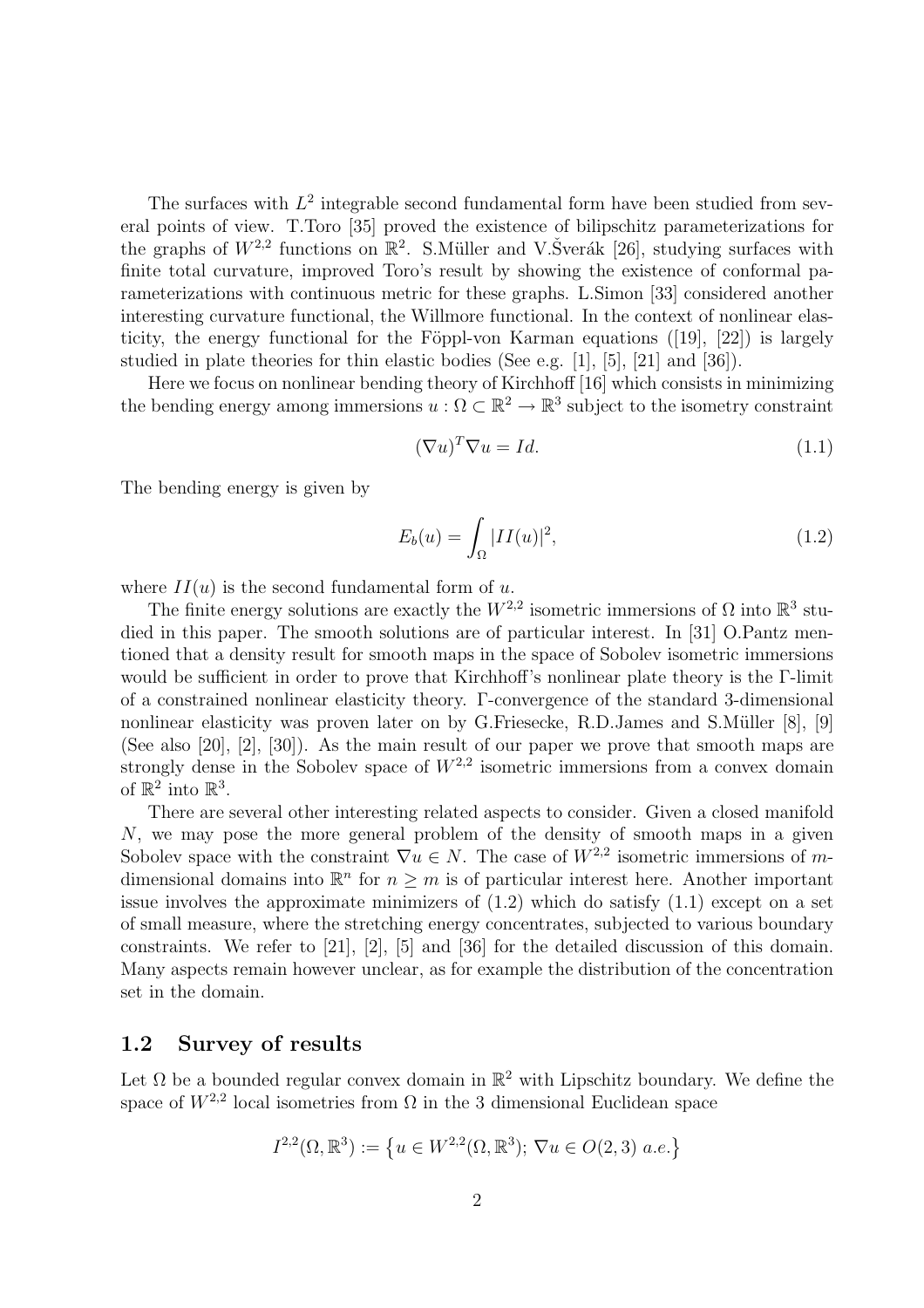where

$$
O(2,3) := \{ M \in M^{3 \times 2}; M^T M = Id \}.
$$

This space inherits the strong and weak topology of  $W^{2,2}(\Omega,\mathbb{R}^3)$  and is closed under the weak convergence.

Our main result is the following:

**Theorem I** Smooth maps are strongly dense in  $I^{2,2}(\Omega,\mathbb{R}^3)$ . Equivalently, for any map  $f \in W^{1,2}(\Omega,\mathbb{R}^2)$  with a.e. singular symmetric gradient there exists a sequence  $f_m$  of smooth maps satisfying the same condition and converging to f in  $W^{1,2}(\Omega,\mathbb{R}^2)$ .

**Remark 1.1** We do not require our approximating sequences to be smooth at the boundary.

To put this result in perspective, we recall that the problem of density of smooth maps in Sobolev spaces between manifolds  $W^{1,p}(M,N)$  where the constraint is on the value of the map itself has been a quite active domain of research in recent years. The respective topologies of M and N and Integer part of p determine whether smooth maps are dense in this space [3], [4], [12], [29] and [13]. However the nature of the problem we consider in this paper seems to be different and is to our knowledge the first density result for Sobolev spaces of maps with constraints on the value of the gradient.

In order to prove Theorem I we need to show that  $W^{2,2}$  isometrically immersed surfaces in  $\mathbb{R}^3$  are developable. More exactly we have

**Theorem II** Let  $u \in I^{2,2}(\Omega,\mathbb{R}^3)$ . Then for every point  $x \in \Omega$ , there exists either a neighborhood U of x, or a segment passing through it and joining  $\partial\Omega$  at its both ends, on which u is affine.

**Remark 1.2** Note that if  $x \in \Omega$  is of the first type then the  $\partial U \setminus \partial \Omega$  is a piecewise affine curve for the maximal open set U having the above property.

**Corollary 1.1** (See [37]) There is no  $W^{2,2}$  embedding of the 2-dimensional disc into a three dimensional Euclidean ball of radius  $r < 1/2$ .

The heuristic idea behind Theorem II is the following. Since the immersion u has  $L^2$ integrable second derivatives, the Gaussian curvature of the immersed surface should be an  $L<sup>1</sup>$  integrable function on its domain. In contrast in the case of a cone which is the typical example of a nondevelopable singular surface, the Gaussian curvature is the Dirac mass concentrated at the vertex.

The main ingredient of the proof of Theorem II is the following result on the degenerate Monge-Ampère equations:

**Proposition 1.1** Let  $f \in W^{1,2}(\Omega,\mathbb{R}^2)$  be a map with almost everywhere symmetric singular (i.e. of zero determinant) gradient. Then for every point  $x \in \Omega$ , there exists either a neighborhood U of x, or a segment passing through it and joining  $\partial\Omega$  at its both ends, on which f is constant.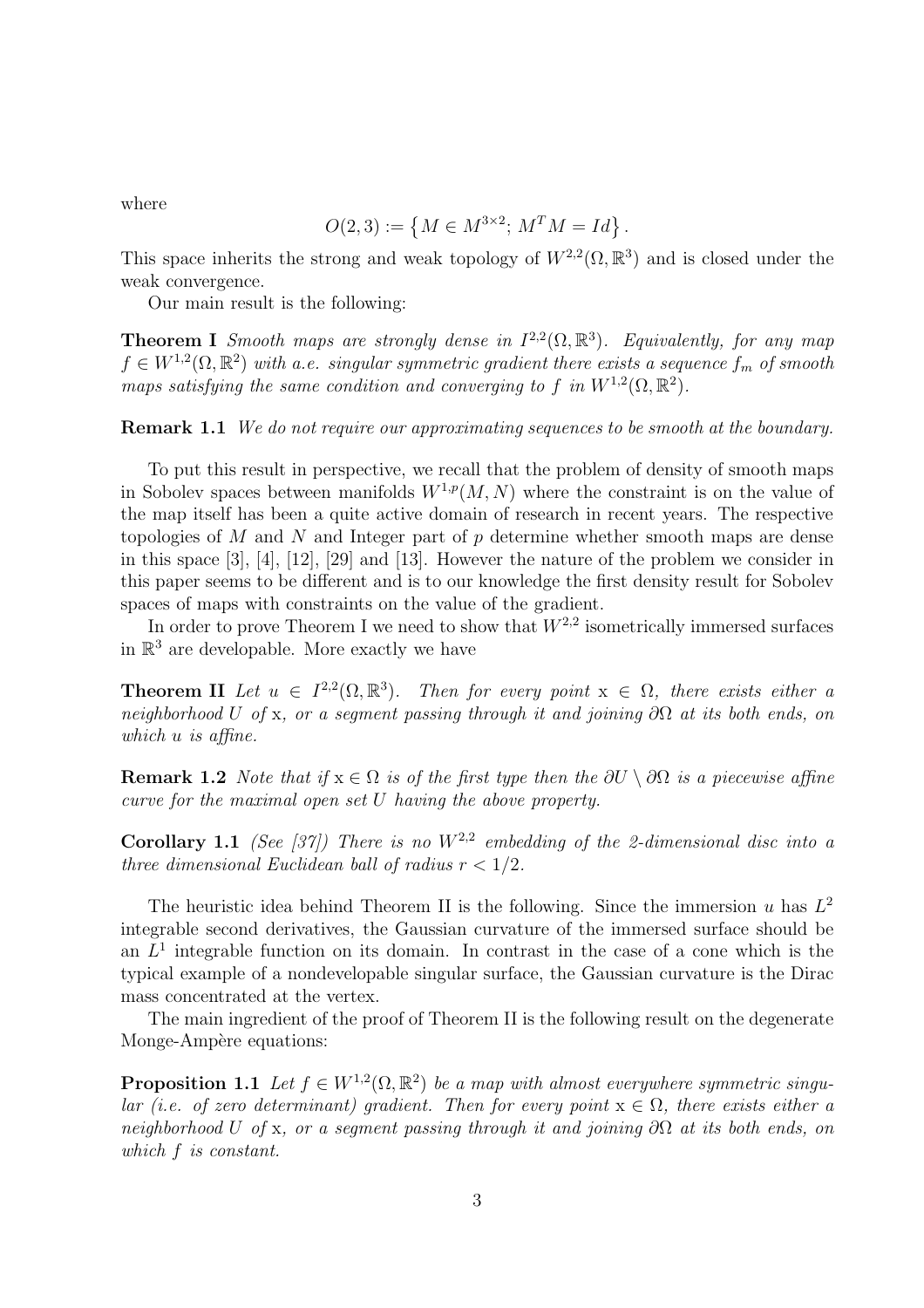

Figure 1: The inverse images of f

**Corollary 1.2** In the setting of Proposition 1.1, on the regions where f is not constant the normal vector field orthogonal to the inverse images is locally Lipschitz and thus integrable.

**Remark 1.3** Since  $\nabla f$  is symmetric, we can write  $f = \nabla \phi$  for some  $\phi \in W^{2,2}(\Omega,\mathbb{R})$  and we have

$$
\det(\nabla^2 \phi) = 0
$$

which is the degenerate Monge-Ampère equation. Note that the graph of  $\phi$  is a flat surface in  $\mathbb{R}^3$ .

**Remark 1.4** An interesting counter example which shows that the conditions are optimal is the radial map  $\frac{x}{\|x\|} \in W^{1,2-\varepsilon}(\mathbb{B}^2, \mathbb{R}^2)$  for  $\varepsilon > 0$ .

B.Kirchheim has proved Proposition 1.1 under an extra assumption of the Lipschitz continuity of f satisfying (See [15], Proposition 2.29). The proof we present here for  $W^{1,2}$ case is essentially the same.

The paper is organized as follows. In Section 2 we give a prove of Proposition 1.1 based on which we prove the developability theorem for  $W^{2,2}$  isometric immersions. Then, in the last section we prove our main density result. The main idea of the proof of Theorem I is to use the developability of the image. We reparameterize the map  $u \in I^{2,2}(\Omega,\mathbb{R}^3)$ along its leading curves; the curves in the domain and on the image surface which are orthogonal to the directions in which one of the principle curvatures vanish. Then by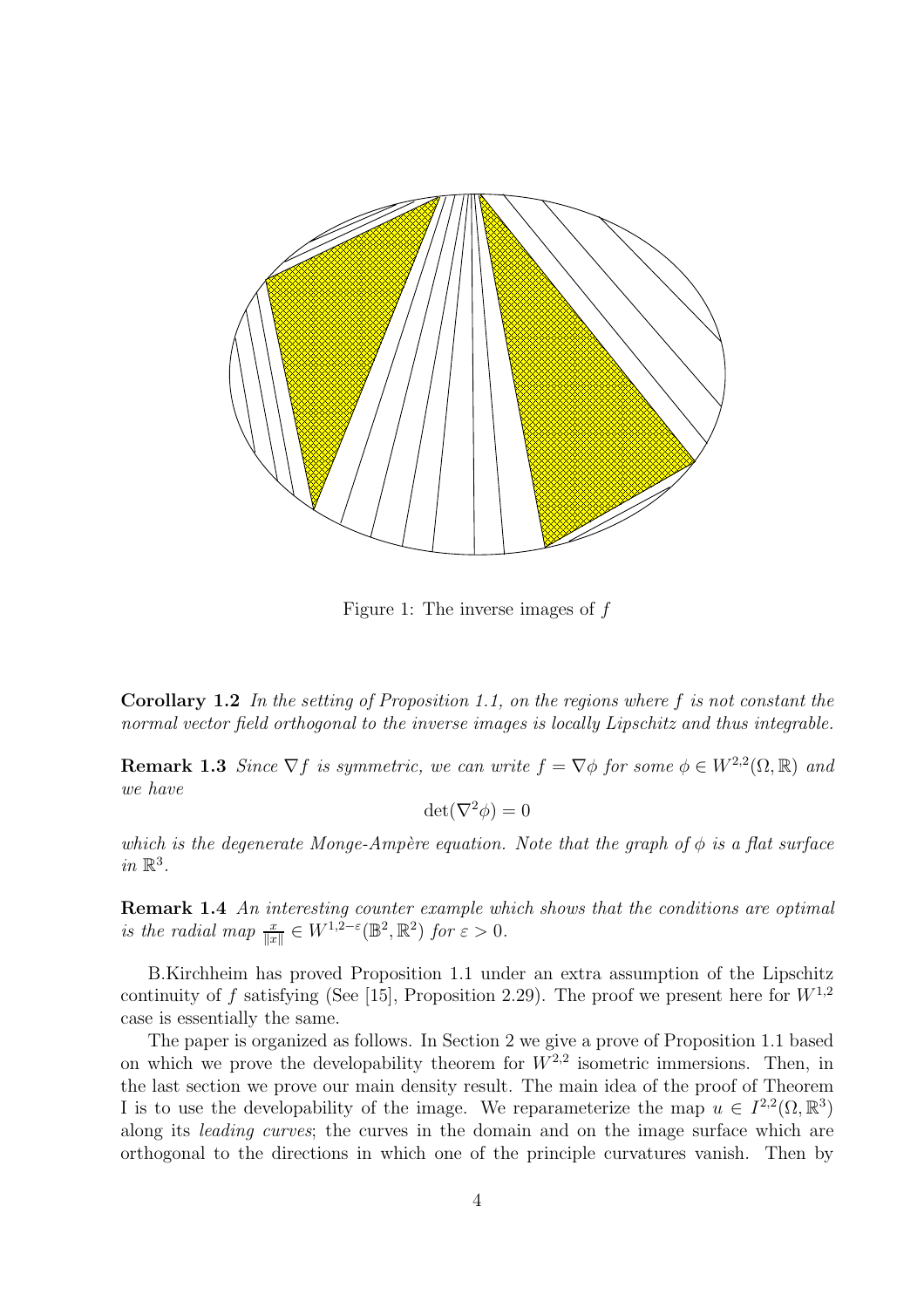writing the equations of geodesic and normal curvature of a leading curve in the image related to its Darboux frame we manage to reduce the problem to the approximation of these functions by smooth functions with respect to suitable norms. This gives rise to an interesting correspondence between maps in  $I^{2,2}(\mathbb{B}^2,\mathbb{R}^3)$  which have no affine part, and two functions defined on an interval in R which play the role of the curvature of a leading curve inside the domain and the geodesic and normal curvature of its image. We point out that using this correspondence we can indeed construct nonsmooth examples of maps in  $I^{2,2}(\Omega,\mathbb{R}^3)$ .

# **2** W<sup>2</sup>,<sup>2</sup> **isometrically immersed surfaces are developable**

#### **2.1 Proof of Proposition 1.1**

For the convenience of the readers the proof is divided into several lemmas.

**Lemma 2.1** Let  $f \in W^{1,2}(\Omega,\mathbb{R}^2)$  such that  $\nabla f$  is symmetric and singular. Then f is continuous in  $\Omega$ . Moreover, for any  $A \subset \Omega$  we have  $f(\overline{A}) = f(\partial A)$ .

**Proof:** For  $\delta > 0$  define  $f_{\delta}(x, y) := f(x, y) + \delta(-y, x)$ . Then  $f_{\delta}$  converges uniformly to f when  $\delta \to 0$  and  $det(\nabla f_\delta) = \delta^2$ . So  $f_\delta$  is a map in  $W^{1,2}(\Omega,\mathbb{R}^2)$  with positive Jacobian and integrable dilatation, hence open and continuous [14]. By passing to the limit, we obtain the continuity for  $f$ .

Since  $f_\delta$  is open we get  $\partial f_\delta(B) \subset f_\delta(\partial B)$  for any  $B \subset \Omega$ . As a result,  $f_\delta$  is spherically pseudomonotone and by [23] we can apply the coarea formula to obtain  $|f_{\delta}(A)| = \delta^2 |\Omega| \to 0$ as  $\delta \to 0$ . Now let us suppose that  $y \in f(\overline{A}) \setminus f(\partial A) \subset f(A^{\circ}) \neq \emptyset$ . There exists small  $\varepsilon$  for which  $B(y,\varepsilon) \cap \partial f_\delta(A^\circ) \subset B(y,\varepsilon) \cap f_\delta(\partial A) = \emptyset$  for  $0 < \delta < C\varepsilon$  otherwise, y would have belonged to  $f(\partial A)$ . Also  $B(y, \varepsilon)$  should intersect  $f_{\delta}(A^{\circ})$  for small  $\delta$  because of the uniform convergence of  $f_\delta$  towards f. As a consequence,  $B(y, \varepsilon) \subset f_\delta(A^\circ)$  for every  $\delta$  which is a contradiction with the fact that  $f_\delta(A)$  converges to zero in measure. contradiction with the fact that  $f_{\delta}(A)$  converges to zero in measure.

**Lemma 2.2** In order to prove Proposition 1.1 it is sufficient to assume that f in continuous on the closure of  $\Omega$  and that  $f|_{\partial\Omega} \in W^{1,2}(\partial\Omega,\mathbb{R}^2)$ .

**Proof**: Assume that the proposition is true in this case. Put

$$
\Omega_{\delta} := \{ \mathbf{x} \in \Omega; \, \text{dist}(\mathbf{x}, \partial \Omega) > \delta \}.
$$

By Fubini theorem and the regularity of the boundary we observe that for almost all small enough values of  $\delta$ ,  $f|_{\partial\Omega_{\delta}} \in W^{1,2}(\partial\Omega_{\delta},\mathbb{R}^2)$ . So by our assumption the proposition is true for  $f_\delta := f|_{\Omega_\delta}$ . Let  $x \in \Omega$  be a point around which f in not constant. For suitable  $\delta_1$  small enough, there is a segment joining  $\partial\Omega_{\delta_1}$  at both sides on which f is constant. Let [y<sub>1</sub>, y<sub>2</sub>] be the biggest segment in this direction on which f is constant. We prove that  $y_1$  lies on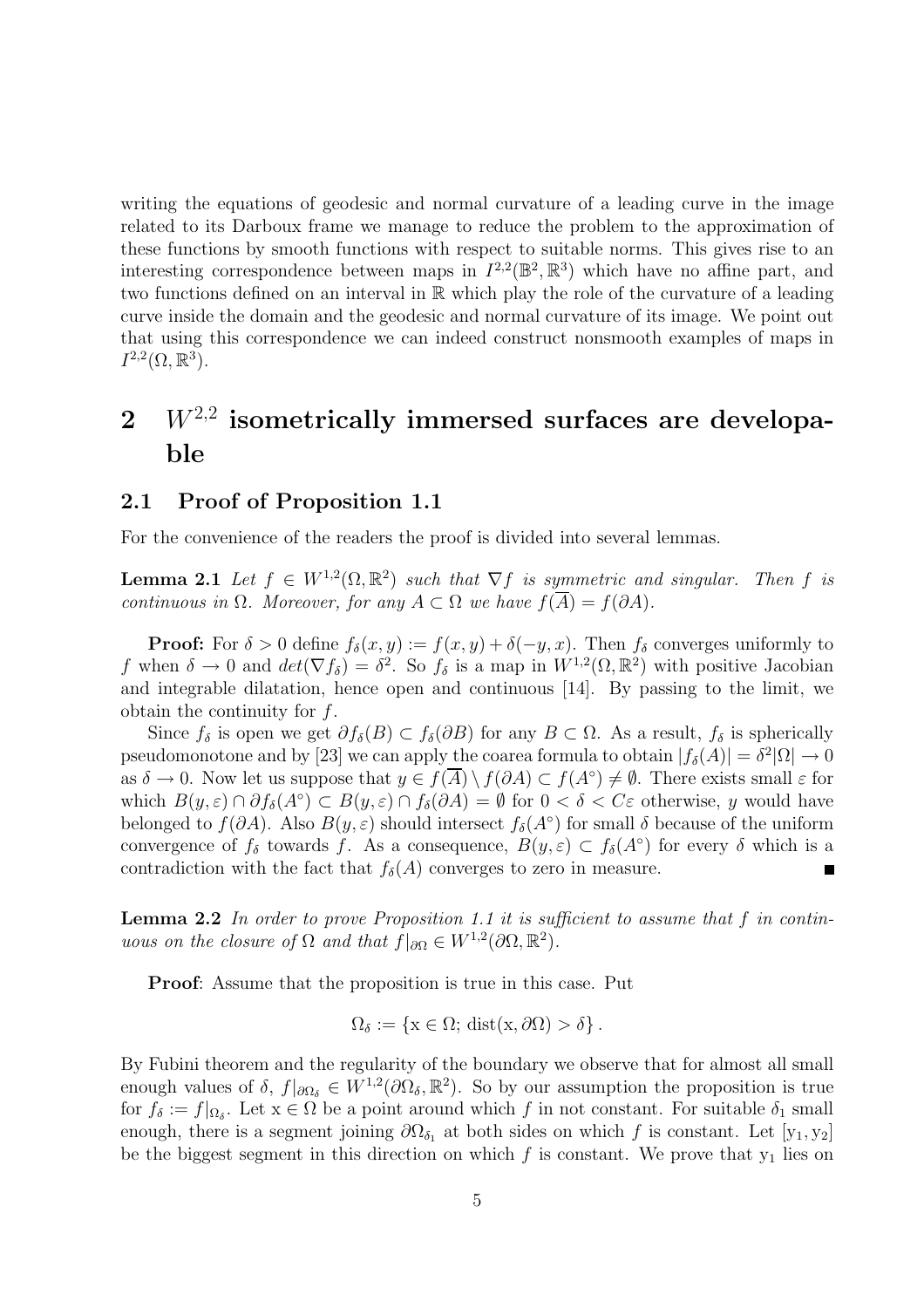$∂Ω$ . Suppose for a contradiction that  $y_1 ∈ Ω_{δ_2}$  for some  $δ_2 < δ_1$ . The map  $f_{δ_2}$  cannot be constant in a neighborhood of  $y_1$ , since otherwise we could have prolonged the maximal segment  $[y_1, y_2]$  in the direction of the vector  $y_1 - y_2$ . So there is another segment  $[z_1, z_2]$ , passing through y<sub>1</sub> and joining  $\partial\Omega_{\delta_2}$  at its both ends which cannot be parallel to [y<sub>1</sub>, y<sub>2</sub>] and on which f, by continuity, takes the same value. If  $y_2 \in \Omega_{\delta_2}$  we can repeat the same argument and find a segment  $[w_1, w_2]$  non-parallel to  $[y_1, y_2]$  which joins  $\partial\Omega_{\delta_2}$  at both ends. In this case, we assume that w<sub>1</sub> is at the same side of  $[y_1, y_2]$  as  $z_1$ . If  $y_2 \notin \Omega_{\delta_2}$ , we let w<sub>1</sub> be the intersection of [x, y<sub>2</sub>] and  $\partial\Omega_{\delta_2}$ . Consider the region  $\Delta$  formed between  $\partial\Omega_{\delta_2}$ and the segments  $[w_1, y_2]$ ,  $[y_2, y_1]$  and  $[y_2, z_1]$ . Note that no segment joining  $\partial\Omega_{\delta_2}$  cannot leave a point in  $\Delta$  without intersecting  $[y_2, y_1] \cup [y_2, z_1] \cup [w_1, y_2]$ . As a consequence,  $f_{\delta_2}$  is constant on  $\Delta$ . Repeating the argument on the other side of [y<sub>2</sub>, y<sub>1</sub>], we obtain that f is constant in a neighborhood of x which contradicts our earlier assumptions.

From now on we assume that f in continuous on  $\overline{\Omega}$  and that  $f|_{\partial\Omega} \in W^{1,2}(\partial\Omega,\mathbb{R}^2)$ .

**Lemma 2.3** The set  $T := f(\partial\Omega)$  is compact, arc-wise connected and 1-rectifiable. Moreover, if f is not constant, for  $\mathcal{H}^1$ -almost every  $y \in f(\Omega)$ ,  $f^{-1}(y)$  is a 1-rectifiable set with positive bounded measure. Also, for every  $y \in T$ , any connected component of  $f^{-1}(y)$  is a closed set touching the boundary.

**Proof:** The map f restricted to  $\partial\Omega$  is in  $W^{1,2}(\partial\Omega,\mathbb{R}^2)$ . By [25] the change of variable formula is true for  $f|_{\partial\Omega}$  and therefore  $f(\Omega)$  is of bounded  $\mathcal{H}^1$  measure. The first claim follows using ([6], lemma 3.12 and corollary 3.15). The second claim is proved considering the fact that the map f is spherically pseudomonotone since  $f(B) = f(\partial B)$  for every ball  $B \subset \Omega$ . Therefore using the same arguments as in [23] and regarding ([7], theorem 3.2.22) we can use the coarea formula for  $f : \Omega \to T$ :

$$
\int_T \mathcal{H}^1(f^{-1}(y)) dy = \int_{\Omega} |J_1 f| = \int_{\Omega} |\nabla f| < \infty.
$$

This proves that  $f^{-1}(y)$  is a 1-rectifiable set with finite  $\mathcal{H}^1$  measure for almost every  $y \in T$ .

Let C be any connected component of  $f^{-1}(y)$ . Note that  $f^{-1}(y)$  is closed in  $\overline{\Omega}$  since f is continuous. Therefore C is closed too. We argue by contradiction and assume  $C \cap \partial \Omega = \emptyset$ . In this case, we claim we can write  $f^{-1}(y)$  as a union of two disjoint and non-empty closed and open subsets:  $C_1 \subset \Omega$  and  $C_2$ . This will lead to a contradiction: Let  $A_\delta$  be any δ-neighborhood of  $C_1$  in  $\Omega$  which has no intersection with  $C_2 \cup \partial \Omega$ . This is possible since both  $C_1$  and  $C_2 \cup \partial\Omega$  are compact and hence have positive distance from each other. As a consequence,

$$
\partial A_{\delta} \cap (C_1 \cup C_2) = \partial A_{\delta} \cap f^{-1}(y) = \emptyset.
$$

This contradicts Lemma 2.1 because  $y \in f(A_\delta) \subset f(\partial A_\delta)$ .

So to finish the proof we shall prove the above claim. This is a consequence of the equivalence of components and quasicomponents for compact spaces (See [18], §42, II.2). By definition, a quasicomponent of a topological space is the intersection of closed and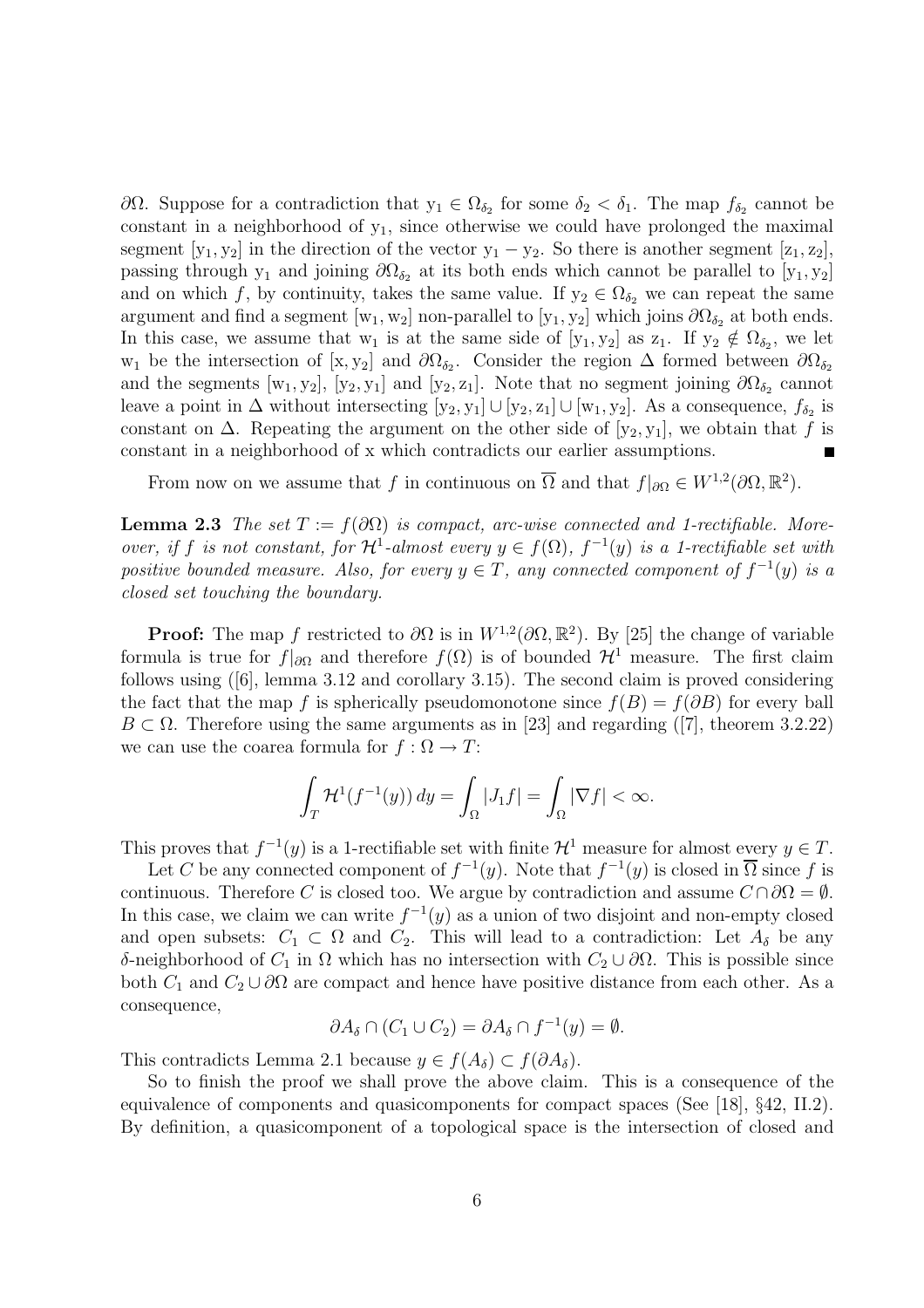open subsets of the space. So  $C = \bigcap_j U_j$  where each  $U_j$  is open and closed in  $f^{-1}(y)$ .<br>Hence Hence

$$
f^{-1}(y) \cap \partial \Omega \subset f^{-1}(y) \setminus C = \bigcup_j \left( f^{-1}(y) \setminus U_j \right).
$$

This gives an open covering of the compact set  $f^{-1}(y) \cap \partial \Omega$ . Thus for some  $N > 0$ 

$$
f^{-1}(y) \cap \partial \Omega \subset C_2 := \bigcup_{j=1}^N \left( f^{-1}(y) \setminus U_j \right).
$$

Therefore  $C_1 := f^{-1}(y) \setminus C_2$  is a subset of  $\Omega$  containing C. Both  $C_1$  and  $C_2$  are open and closed in  $f^{-1}(y)$  because the  $U_i$  are open and closed, which proves our claim.

**Lemma 2.4** For almost all  $y \in T$  any connected component of  $f^{-1}(y)$  is a segment which joins  $\partial\Omega$  at one of its ends.

**Proof:** Let  $T_1 \subset T$  be the set of points y in T for which  $f^{-1}(y)$  is a 1-rectifiable set with finite  $\mathcal{H}^1$  measure and that T has a tangent at y. Let  $A_0 \subset \Omega$  be the set of all points  $x \in \Omega$  for which  $\nabla f(x)$  is either zero or is not a singular symmetric matrix and let  $D_1$  be the set of all points  $x \in \Omega$  for which  $\nabla f(x)$  is the total differential of f at x, i.e.

$$
f(y) - f(x) - \nabla f(x)(y - x) = o(|y - x|).
$$

By ([23], Theorem 3.3)  $D_0 := \Omega \setminus D_1$  is of measure zero. Thus, by coarea formula, we obtain that for some  $T_0 \subset T_1$  of null  $\mathcal{H}^1$ -measure

$$
\mathcal{H}^{1}(f^{-1}(y) \cap (A_0 \cup D_0)) = 0; \ \forall y \in T_2 := T_1 \setminus T_0.
$$

Let  $y \in T_2$  and let C be any connected component of  $f^{-1}(y)$ . By Lemma 2.3 there is a point  $x_0 \in C \cap \partial \Omega$ . By [6], lemma 3.12 and corollary 3.15, C is arc-wise connected and 1-rectifiable. Note that by rectifiability,  $C$  is locally the graph of some Lipschitz map. Therefore for any point  $x \in C \cap \Omega$  there exists a Lipschitz curve  $\phi : [0, 1] \to C$  such that  $\phi(0) = x_0, \, \phi(1) = x$  and  $\phi'(t) \neq 0$  for almost all  $t \in [0, 1]$ . Since  $y \notin T_0$ , we can write  $\nabla f$ along the image of  $\phi$  as

$$
\nabla f(\phi(t)) = \lambda(t)a(t) \otimes a(t) \quad \text{a.e. } t \in [0, 1],
$$

where  $a(t) \in S^1$ . Since  $\nabla f(\phi(t))(\mathbf{v})$  for  $\mathbf{v} \in \mathbb{R}^2$  is tangent to T at y, we deduce that for almost every  $t \in [0,1], a(t)$  is parallel to  $T_y$ , the tangent to T at y. Meanwhile  $g := f \circ \phi$ is constant on [0, 1] and f has a total differential in almost every point of  $g([0, 1])$  since  $y \in T_2$ . Therefore as in ([24], Theorem 4.2) the chain rule applies to g and we obtain

$$
\nabla f(\phi(t))(\phi'(t)) = 0.
$$

Thus  $\phi'(t)$  is orthogonal to  $a(t)$  for almost every t (Note that  $\lambda(t) \neq 0$  a.e.). As a consequence  $\phi'(t)$  is orthogonal almost every where to the tangent  $T_y$ , hence  $\phi$  lies on a straight line. As a conclusion C is a segment in  $\Omega$  one of whose ends is  $x_0$ .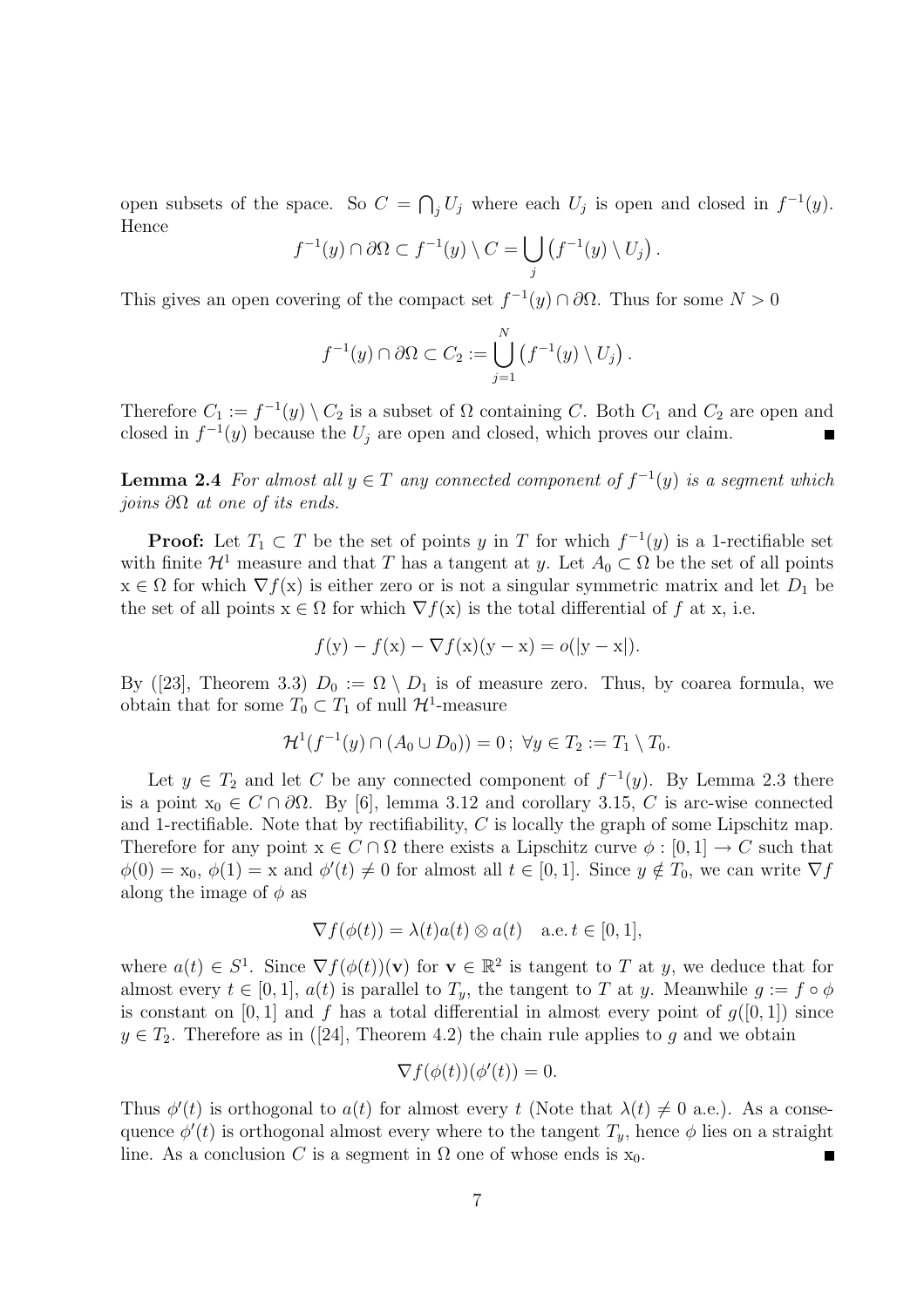**Lemma 2.5** For almost every  $y \in T$  any connected component of  $f^{-1}(y)$  is a segment joining  $\partial\Omega$  at its both ends.

**Proof:** For  $k = 1, 2$  let  $\pi_k : T \to \mathbb{R}$  be the projection of T on the the kth axis and put  $f_k : \pi_k \circ f$ . Since  $\mathcal{H}^1(T) < \infty$ ,  $\mathcal{H}^1(T \cap L) > 0$  only for countably many straight lines  $L \subset \mathbb{R}^2$ . Thus by rotating the coordinate system in  $\mathbb{R}^2$  we can assume that

$$
\mathcal{H}^1(\pi_k^{-1}(y_k)) = 0 \,\,\forall y_k \in \pi_k(T) \,\, k = 1, 2. \tag{2.1}
$$

We claim that for almost all value  $y \in T_2$ , f is constant on any connected component of  $f_k^{-1}(y_k)$  and the constant value is in  $T_2$ . Let

$$
T_3 := T_2 \setminus \bigcup_{k=1,2} \pi_k^{-1}(\pi_k(T \setminus T_2)).
$$

By  $(2.1), \mathcal{H}^1(T_2 \backslash T_3) = 0$ . For  $y \in T_3$  and  $C_k$  any connected component of  $f_k^{-1}(y_k)$ ,  $f(C_K) \subset$ <br> $\pi^{-1}(y_k) \subset T_k$  is connected and of measure zero, hence a singleton. As a consequence for  $\pi_k^{-1}(y_k) \subset T_2$  is connected and of measure zero, hence a singleton. As a consequence for  $y \in T$ , the connected components of  $f^{-1}(y_k)$  are segments igning  $\partial\Omega$  at one side. Again  $y \in T_3$ , the connected components of  $f_k^{-1}(y_k)$  are segments joining  $\partial\Omega$  at one side. Again<br>by using the coarea formula for f, and f, we can be assumed that  $\mathcal{H}^1(f^{-1}(y_k)) \leq \infty$  for by using the coarea formula for  $f_1$  and  $f_2$  we can be assured that  $\mathcal{H}^1(f_k^{-1}(y_k)) < \infty$  for all  $y \in T$ . Let  $T$  be the set of point in  $T$ , which satisfy this last condition almost all  $y \in T_3$ . Let  $T_4$  be the set of point in  $T_3$  which satisfy this last condition.

To prove Lemma 2.5 it is sufficient to prove that the  $\mathcal{H}^1$ -measure of the set of points in  $T_4$  for which the conclusion of the lemma fails is zero. Let  $y \in T_4$  be such a point and let C be any connected component of  $f^{-1}(y)$ . By Lemma 2.4, C is a segment joining  $\partial\Omega$ at one of its ends  $x_0$ . So  $x'_0$ , the other end of C, belongs to  $\Omega$ .

In the first step we prove that for some  $\delta > 0$ 

$$
f_k^{-1}(y_k) \cap B(\mathbf{x}'_0, \delta) = C \cap B(\mathbf{x}'_0, \delta), \ k = 1, 2. \tag{2.2}
$$

Otherwise there is a sequence of points  $x_i \in f_k^{-1}(y_k) \setminus C$  converging to  $x'_0$ . Note that by passing to a subsequence we can assume that for  $i \neq i$ , x and x belong to different by passing to a subsequence we can assume that for  $i \neq j$ ,  $x_i$  and  $x_j$  belong to different connected components of  $f_k^{-1}(y_k)$ . Let  $C_i$  be the connected component passing through  $x_i$ .<br>Since  $C$  is a sormont joining the boundary of  $\Omega$  we obtain Since  $C_i$  is a segment joining the boundary of  $\Omega$ , we obtain

$$
|C_i| \ge \text{dist}(\mathbf{x_i}, \partial \Omega) \ge \text{dist}(\mathbf{x'_0}, \partial \Omega) - \delta > \rho > 0, \ \forall i \in \mathbb{N}
$$

This contradicts  $\mathcal{H}^1(f_k^{-1}(y_k)) < \infty$ . Hence  $(2.2)$  is true and as a consequence  $x'_0$  is a local optronum for f, and f. Indeed since  $R(x', \delta) \setminus C$  is connected.  $L = f_r(R(x', \delta) \setminus C)$  is a extremum for  $f_1$  and  $f_2$ . Indeed since  $B(\mathbf{x}'_0, \delta) \setminus C$  is connected,  $I_k = f_k(B(\mathbf{x}'_0, \delta) \setminus C)$  is a connected subset of R. By (2.2),  $y_k \notin I_k$  thus  $I_k$  lies entirely on one side of  $y_k$  which proves our claim.

Let  $B_0$  be the set of local extrema of  $f_1$  and  $f_2$  in  $\Omega$ . In order to finish the proof of the lemma, it is sufficient to prove that  $\mathcal{H}^1(f(B_0)) = 0$ . Assume that this is not true and suppose, for instance,  $\mathcal{H}^1(f_1(B_0)) > 0$ . Let E be the set of all local extrema of  $f_1$  in  $\Omega$ . Then  $E = \bigcup E_m$ , where  $E_m$  consists of all the points  $x \in \Omega$  such that x is a local extremum in the ball of radius  $1/m$  around itself. If  $f_1(E)$  is uncountable, there exists  $m \in \mathbb{N}$  for which  $f_1(E_m)$  is uncountable too. Hence there exists E', an uncountable subset of  $E_m$ , such that  $f_1(x) \neq f_1(x')$  whenever  $x, x' \in E'$  are different. Since E' is infinite, it has an accumulation point in  $\overline{\Omega}$  and we can find  $x_1, x_2, x_3 \in E'$  such that  $0 < |x_i - x_j| < 1/2m$ . But each  $x_i$  must have been a local extremum in a ball of radius  $1/m$  around itself which leads to a contradiction.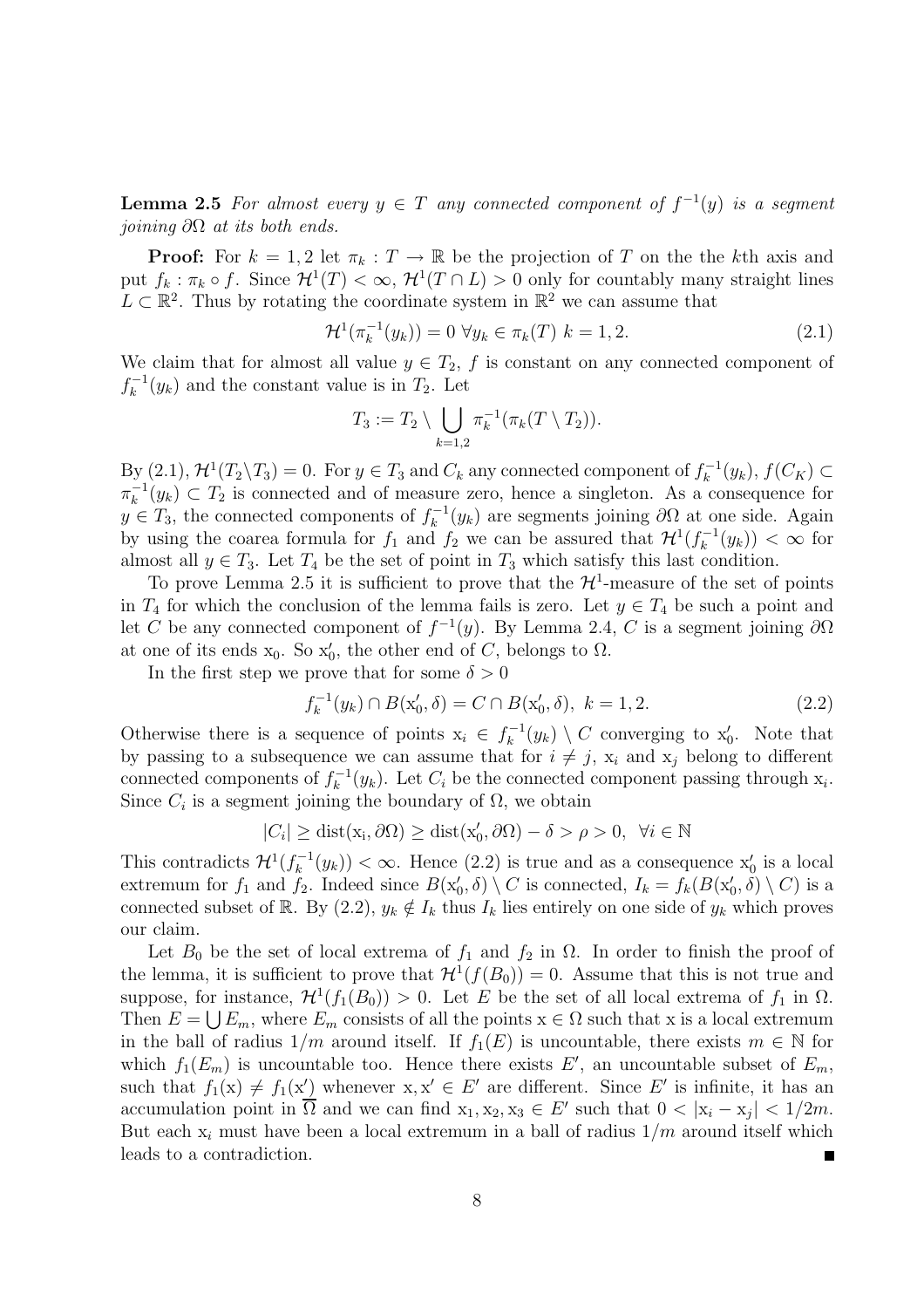We finish the proof of Proposition 1.1. Let  $x \in \Omega$  be an arbitrary point and assume that f is not constant in its neighborhood. By continuity of f,  $\mathcal{H}^1(f(B(\mathbf{x},\delta)) > 0$  for any small enough  $\delta > 0$ . So by Lemma 2.5 we can find segments joining  $\partial\Omega$  arbitrarily near to x on which f would have pairwise distinct constant values, i.e. no two such segments can intersect each other in  $\Omega$ , particularly in a neighborhood of x. By choosing a sequence of these segments converging to x in distance we obtain a segment passing through x and joining  $\partial\Omega$  on its both ends on which f must be constant by continuity.

#### **2.2 Proof of Theorem II**

Consider the second fundamental form of  $u \in I^{2,2}(\Omega,\mathbb{R}^3)$ :

$$
II(u) := \left[ \begin{array}{cc} u_{,xx} \cdot \mathbf{n} & u_{,xy} \cdot \mathbf{n} \\ u_{,yx} \cdot \mathbf{n} & u_{,yy} \cdot \mathbf{n} \end{array} \right] \in L^2(\Omega, M^{2 \times 2}).
$$

where  $\mathbf{n} := u_x \wedge u_y$  is the unit normal field to the image  $u(\Omega)$ .

**Lemma 2.6** The following equations are satisfied in the sense of distributions

$$
\frac{\partial II_{11}}{\partial y} = \frac{\partial II_{12}}{\partial x}, \quad \frac{\partial II_{21}}{\partial y} = \frac{\partial II_{22}}{\partial x}, \quad detII = 0.
$$
 (2.3)

**Proof:** By classical mollifying technics we can approximate u in the  $W^{2,2}$  norm by a sequence of smooth maps  $u_m \in W^{2,2}(\Omega,\mathbb{R}^3)$ . Moreover we can assume that the  $u_m$ are immersions satisfying  $1/2 < |\nabla u_m|_{\infty} \le 1$  [32]. Let  $g_{ij}(u_m)$  be the coefficients of the metric matrix  $(\nabla u_m)^T \nabla u_m$ . As a consequence  $g_{ij}(u_m) \in W^{1,2} \cap L^{\infty}$  converge to  $\delta_{ij}$  in the  $W^{1,2}$  norm and  $\Gamma_{ij}^h(u_m)$ , the Christoffel symbols of  $u_m$ , converge in  $L^2$  to 0. Also  $l_{ij}(u_m) := (u_m)_{ij} \cdot \mathbf{n}_m$  converge to  $II_{ij}$  in  $L^2$ . According to the Codazzi-Mainardi equations ([34], p.79) the following equations are satisfied for  $u_m$ 

$$
\begin{cases} \n\frac{\partial l_{12}}{\partial x} - \frac{\partial l_{11}}{\partial y} + \sum_{h=1}^{2} \Gamma_{12}^{h} l_{h1} - \sum_{h=1}^{2} \Gamma_{11}^{h} l_{h2} = 0. \\
\frac{\partial l_{22}}{\partial x} - \frac{\partial l_{21}}{\partial y} + \sum_{h=1}^{2} \Gamma_{22}^{h} l_{h1} - \sum_{h=1}^{2} \Gamma_{21}^{h} l_{h2} = 0.\n\end{cases}
$$

By passing to the limit we obtain the first two identities in (2.3) in the sense of distributions. We note that since u is an isometry,  $u_{ij}$  is orthogonal to  $u_{ix}$  and  $u_{iy}$  almost everywhere. Therefore

$$
det II = u_{,xx} \cdot u_{,yy} - u_{,xy} \cdot u_{,xy}.
$$

Using the following identity for the smooth  $u_m$ 

$$
-2\frac{\partial^2 u_m}{\partial x^2} \cdot \frac{\partial^2 u_m}{\partial y^2} + 2\frac{\partial^2 u_m}{\partial x \partial y} \cdot \frac{\partial^2 u_m}{\partial x \partial y} = \frac{\partial^2 g_{xx}}{\partial x^2}(u_m) + \frac{\partial^2 g_{yy}}{\partial y^2}(u_m) - 2\frac{\partial^2 g_{xy}}{\partial x \partial y}(u_m)
$$

and passing to the limit in the sense of distributions the third identity is verified.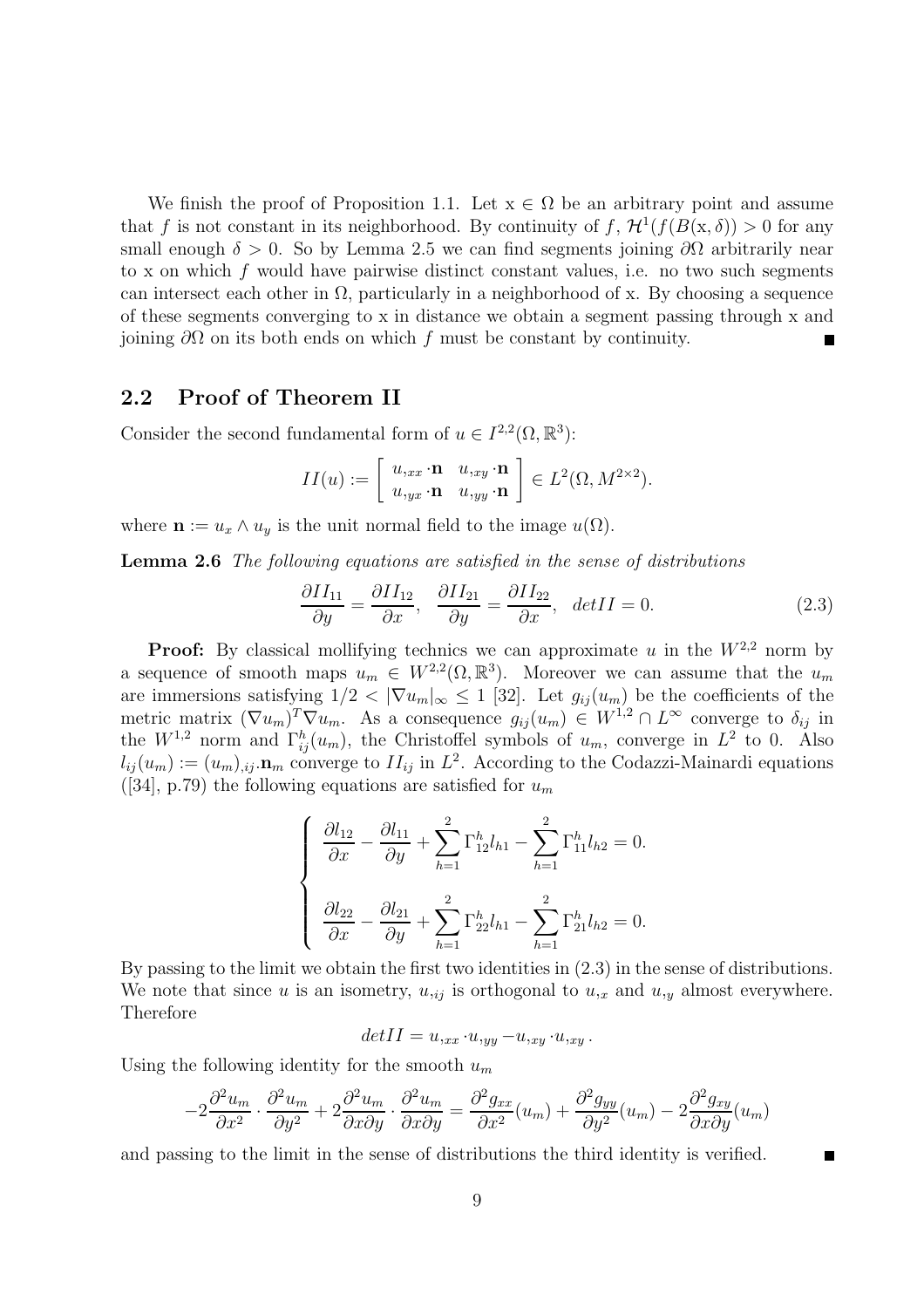As a consequence, there exists  $f_u \in W^{1,2}(\Omega, \mathbb{R}^2)$  such that  $\nabla f_u = II$  is symmetric and singular. As in lemma 2.2 we may assume that  $f_u|_{\partial\Omega} \in W^{1,2}(\partial\Omega,\mathbb{R}^2)$  and is continuous in  $\overline{\Omega}$ . Applying Proposition 1.1, it is sufficient to prove that u is affine on the connected components of almost every inverse image of  $f_u$ . Note that for almost every  $z \in T_{f_u}$ ,  $\mathcal{H}^1(f_u^{-1}(z)) < \infty$  and

$$
\int_{f_u^{-1}(z)} |II| d\mathcal{H}^1 = \int_{f_u^{-1}(z)} |\nabla f_u| d\mathcal{H}^1 < \infty \tag{2.4}
$$

since by Lemma 2.3 the coarea formula is applicable to  $f_u$  and we have

$$
\int_{T_{f_u}} dz \int_{f_u^{-1}(z)} |\nabla f_u| d\mathcal{H}^1 = \int_{\Omega} |\nabla f_u|^2 < \infty.
$$

Let C be a connected component of such  $f_u^{-1}(z)$ , which is a segment in the direction of  $\vec{a} \in \mathbb{R}^2$  and touching  $\partial \Omega$  on its both and  $\mathbb{R}^u$  (2.4),  $H \subset L^1(C, \mathbb{R}^{2 \times 2})$ . Since f is constant  $\vec{v} \in \mathbb{R}^2$  and touching  $\partial\Omega$  on its both ends. By  $(2.4)$ ,  $II \in L^1(C, \mathbb{R}^{2 \times 2})$ . Since  $f_u$  is constant on C we obtain  $II \vec{v} = 0$ . The conclusion easily follows.

**Remark 2.1** In order to prove Theorem II we could have also applied Proposition 1.1 to the vector field  $\mathbf{n}: \Omega \to S^2$  which satisfies  $J_2\mathbf{n} = 0$  for  $u \in I^{2,2}(\Omega,\mathbb{R}^3)$ .

## **3 Approximating isometric immersions**

In this section we show how to exploit the developability of  $u(\Omega)$  to approximate u by smooth maps in  $I^{2,2}(\Omega,\mathbb{R}^3)$ .

#### **3.1 Preliminaries**

Let us introduce some notions:

**Definition 3.1** We say that a differentiable curve  $\gamma : [0, l] \rightarrow \Omega$ , parameterized by arclength and joining two distinct points, is a leading curve if it is orthogonal to the inverse images of  $f_u$  in the regions where  $f_u$  is not constant.

By corollary 1.2 the leading curves exist and have bounded curvature  $\kappa$  defined by

$$
\gamma''=\kappa\mathbf{N}
$$

where  $\mathbf{N} := (-\gamma_2', \gamma_1')$  is the unit normal vector of the curve  $\gamma$ . So by the Sobolev injection Theorem the leading curves are  $C^{1,\alpha}$  for  $\alpha < 1$ . Also the leading front of  $\gamma$  at the point  $t \in [0, l]$  is defined to be

$$
F_{\gamma}(t) := \{ \gamma(t) + s\mathbf{N}(t); \ s \in \mathbb{R} \} .
$$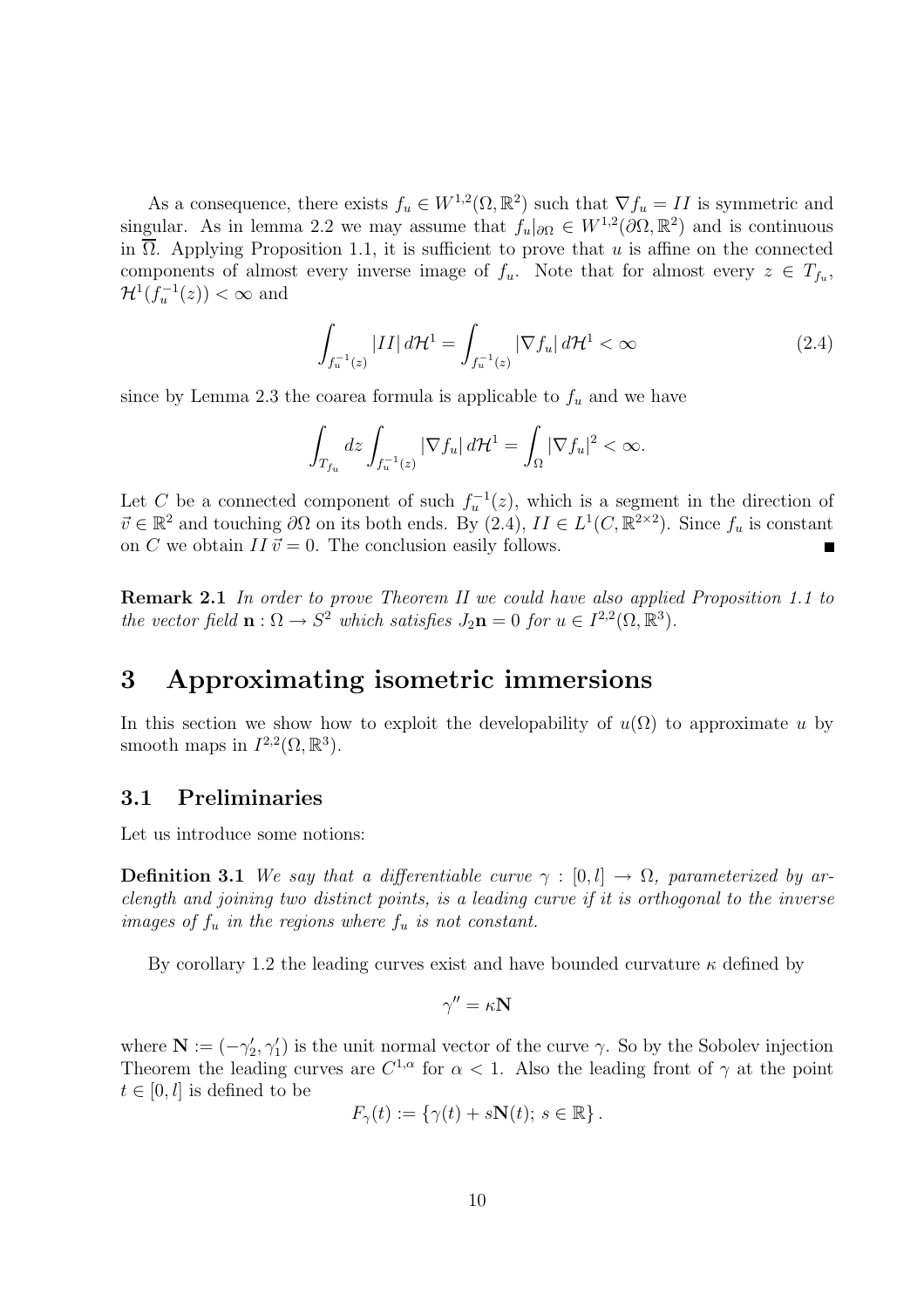**Definition 3.2** We say that a curve  $\gamma$  covers the domain  $S \subset \Omega$  if

$$
S \subset \{ \gamma(t) + s\mathbf{N}(t) \, ; \, s \in \mathbb{R}, \, t \in [0, l] \, \} \, .
$$

By  $\Omega(\gamma)$  we refer to the biggest set covered by  $\gamma$  in  $\Omega$ .

Lemma 3.1 *Every covered domain is convex.* 

**Proof:** It is a direct consequence of the convexity of  $\Omega$  and the shape of covered domains.

To prove the theorem we first divide  $\Omega$  into domains on which u is affine or which are covered by leading curves, such that each two domains encounter on a segment joining  $\partial\Omega$ at its both ends (Remark 1.2). As a result more than two such domains can join together only at a corner on the boundary and a covered domain can at most have two segments as its boundary inside  $\Omega$ . Then what remains is to approximate u on each covered domain successively in a way that the boundary values match smoothly.

To persuade the readers that we can perfectly match the boundary values we have no other way than to show how we construct our approximation. So let us first prove the theorem for a covered domain  $\Omega(\gamma)$ .

Define the leading curve corresponding to  $\gamma$  in  $u(\Omega)$  to be  $\tilde{\gamma} := u \circ \gamma$  and consider the Darboux frame  $(\mathbf{t}, \mathbf{v}, \mathbf{n})$  of this curve in the surface:

$$
\left\{ \begin{array}{l} \mathbf{t} := \tilde{\gamma}' \\ \mathbf{v} := \nabla u(\mathbf{N}) \\ \mathbf{n} := \mathbf{t} \times \mathbf{v} \end{array} \right.
$$

Since  $u$  is an isometric affine map along the  $N$  direction we obtain

$$
u(\gamma(t) + s\mathbf{N}(t)) = \tilde{\gamma}(t) + s\mathbf{v}(t)
$$
\n(3.1)

for all  $t, s$  for which the identity makes sense. By deriving with respect to  $t$  we realize

$$
\mathbf{v}' = -\kappa \mathbf{t} \tag{3.2}
$$

is the necessary and sufficient condition for that  $\nabla u \in O(2,3)$  almost everywhere. Let us consider the derivative of the Darboux frame of  $\tilde{\gamma}$  as in ([34], p.277):

$$
\begin{cases}\n\mathbf{t}' = & \kappa_g \mathbf{v} & +\kappa_n \mathbf{n} \\
\mathbf{v}' = & -\kappa_g \mathbf{t} & +\tau_g \mathbf{n} \\
\mathbf{n}' = & -\kappa_n \mathbf{t} & -\tau_g \mathbf{v}\n\end{cases}
$$
\n(3.3)

Hence, by  $(3.2)$ ,

$$
\begin{cases}\n\kappa_g = \kappa \\
\tau_g = 0\n\end{cases}
$$
\n(3.4)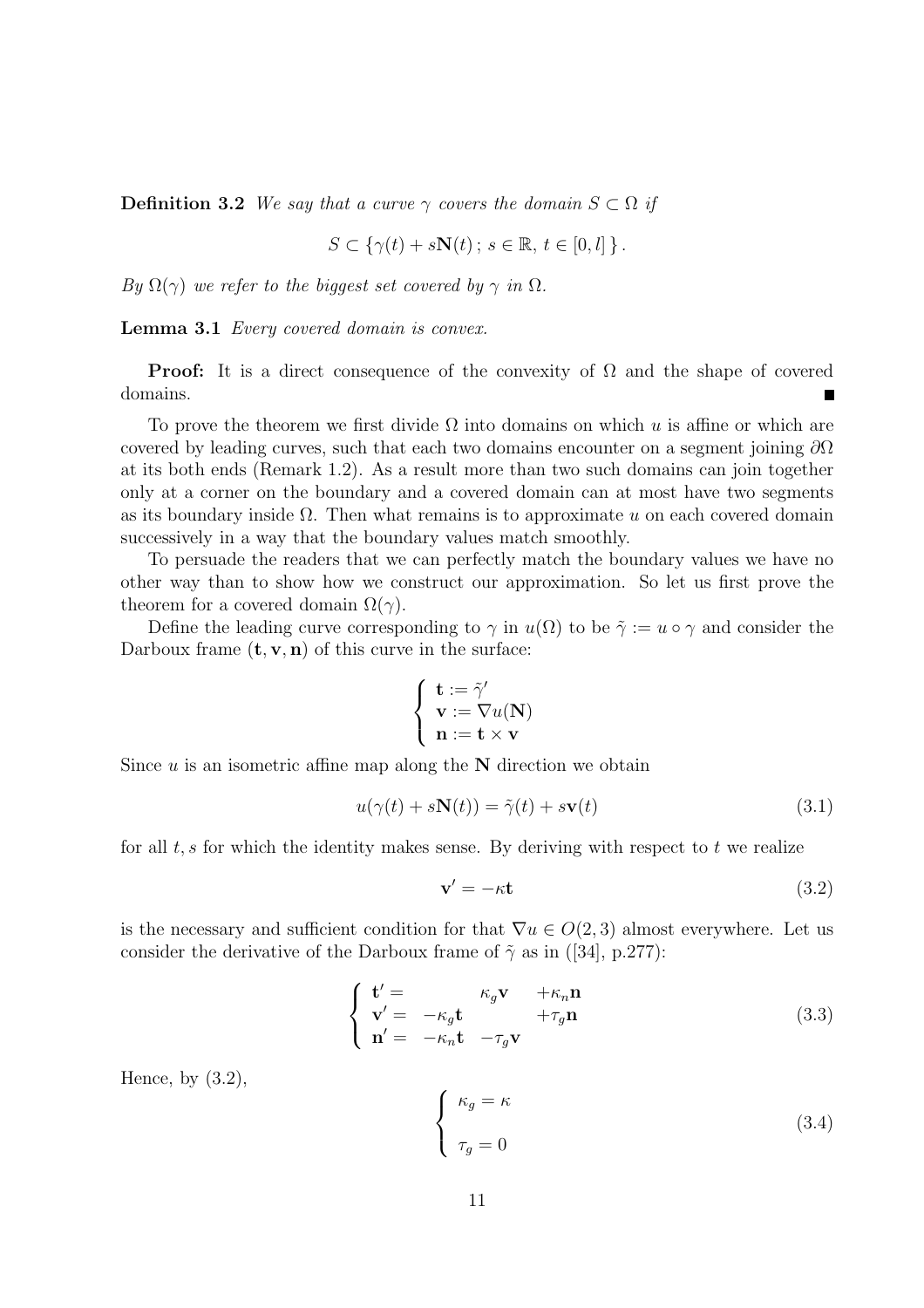is the necessary and sufficient condition that (3.1) defines an isometry on  $\Omega(\gamma)$ .

Before proceeding let us also study the map  $f_u$  as defined in section 2. The map  $f_u$  is constant on the front lines, therefore :

$$
f_u(\gamma(t) + s\mathbf{N}(t)) = f_u \circ \gamma(t) = \Gamma(t)
$$

for some curve  $\Gamma \in W^{1,2}([0,l],\mathbb{R}^2)$ . Straightforward calculations yield

$$
\Gamma'(t) = \kappa_n(t)\gamma'(t).
$$

The natural way to analyze the situation would be to write  $u$  in terms of the new coordinate system defined by  $\gamma$  and the orthogonal segments. So let us put

$$
\Phi_{\gamma} : \Omega(l, s^{\gamma}_{-}, s^{\gamma}_{+}) \to \Omega(\gamma), \quad \Phi_{\gamma}(t, s) := \gamma(t) + s\mathbf{N}(t)
$$
\n(3.5)

where

$$
\Omega(l, s^{\gamma}_{-}, s^{\gamma}_{+}) := \{(t, s) \in [0, l] \times \mathbb{R}; \gamma(t) + s\mathbf{N} \in \Omega(\gamma)\}
$$

 $=\{(t, s) \in [0, l] \times \mathbb{R}; s^{\gamma}_{-}(t) < s < s^{\gamma}_{+}(t)\}\$ 

where  $s^{\gamma} < 0 < s^{\gamma}$  are continuous functions on  $[0, l]$   $(|s^{\gamma}_{\pm}(t)| > 0$  since  $\gamma(t) \in \Omega$ ).

Let us also define

$$
I_{\gamma} := \left\{ t \in [0, l]; F_{\gamma}(t) \cap F_{\gamma}(t') \cap \overline{\Omega} = \emptyset \ \forall t' \in [0, l] \right\}
$$

Because of continuous dependence of  $F_{\gamma}(t)$  on t,  $I_{\gamma}$  is an open subset of [0, l]. Observe that if  $t \in I_{\gamma}$ , then  $1 - s\kappa(t) > 0$  for  $s^{\gamma}(t) \leq s \leq s^{\gamma}(t)$ . Put

$$
I_0 := [0, l] \setminus I_{\gamma}.
$$

Assume that  $x \in F_{\gamma}(t) \cap F_{\gamma}(t') \cap \Omega$  for  $t < t'$ . A simple geometric observation shows that  $[t, t'] \subset I_0$ , because the barrier formed by  $F_{\gamma}(t)$  and  $F_{\gamma}(t')$  over  $\gamma$  blocks the way to the leading fronts of  $\gamma$  between t and t' to get out of  $\Omega$  without touching these two lines. Doing straightforward calculations we obtain

$$
u_x \circ \Phi(t, s) = \gamma_1'(t)\mathbf{t}(t) - \gamma_2'(t)\mathbf{v}(t), \quad u_y \circ \Phi(t, s) = \gamma_2'(t)\mathbf{t}(t) + \gamma_1'(t)\mathbf{v}(t) \tag{3.6}
$$

and

$$
\begin{cases}\n\int_{\Omega(\gamma)} |u|^2 dx = \int_{\Omega(l,s^{\gamma}_{\perp},s^{\gamma}_{\perp})} ||\tilde{\gamma}(t) + s\mathbf{v}(t)||^2 (1 - s\kappa(t)) dt ds \\
\int_{\Omega(\gamma)} |\nabla u|^2 dx = 2|\Omega(\gamma)| \\
\int_{\Omega(\gamma)} |\nabla^2 u|^2 dx = \int_{\Omega(l,s^{\gamma}_{\perp},s^{\gamma}_{\perp})} \zeta(t,s) dt ds\n\end{cases}
$$
\n(3.7)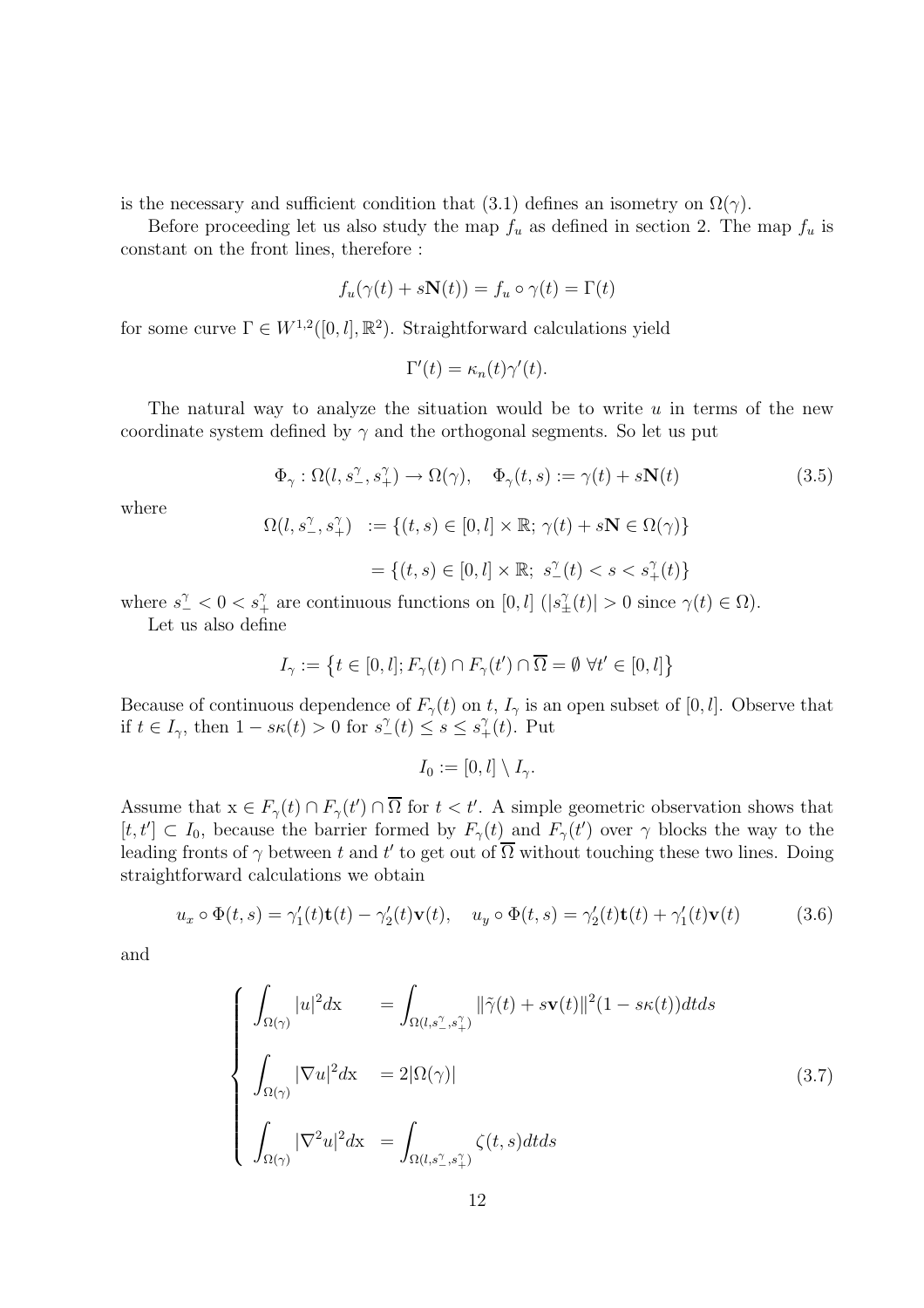where

$$
\zeta(t,s) := \begin{cases}\n\frac{\kappa_n^2(t)}{1 - s\kappa(t)} & \text{if } t \in I_\gamma \\
0 & \text{otherwise}\n\end{cases}
$$

The geometric interpretation of the last equality is that if for  $t_1 < t_2$ ,

$$
x \in F_{\gamma}(t_1) \cap F_{\gamma}(t_2) \cap \overline{\Omega}(\gamma) \neq \emptyset,
$$

then u should be an affine map on the domain covered by  $\gamma|_{[t_1,t_2]}$  otherwise the  $W^{2,2}$  norm would explode around the vertex x. Hence,  $\kappa_n = 0$  in  $[t_1, t_2]$  too. Applying again the same change of variable computations to  $f_u$  we have the following equality:

$$
\|\nabla f_u\|_{L^2}^2 = \int_{\Omega(l,s^{\gamma}_{-},s^{\gamma}_{+})} \zeta(t,s)dt ds.
$$

To approximate u on  $\Omega(\gamma)$  we proceed in this way: We search for smooth curves  $\gamma_m$ and  $\tilde{\gamma}_m$  approximating  $\gamma$  and  $\tilde{\gamma}$  in suitable norms and satisfying equations (3.3) and (3.4). Based on the above observations, the map  $u_m$  defined by

$$
u_m(\gamma_m(t) + s\mathbf{N_m}(t)) := \tilde{\gamma}_m(t) + s\mathbf{v}_m(t)
$$
\n(3.8)

would be a smooth isometry which we would hope to be our approximating sequence. However, a major obstacle to this enterprise is that  $\Omega(\gamma_m)$  may not coincide with  $\Omega(\gamma)$ while we want our approximating sequence to be defined on the latter. But since  $\gamma_m$ converges to  $\gamma$ , its covered domain will cover a major part of  $\Omega(\gamma)$  and we would be able to extend our maps to this domain.

#### **3.2** Approximation process for  $u|_{\Omega(\gamma)}$

In the first step we modify  $\gamma$  properly to avoid some technical difficulties.

**Lemma 3.2** We can assume, if necessary by modifying  $\gamma$ , that

$$
F_{\gamma}(t) \cap F_{\gamma}(t') \cap \Omega = \emptyset
$$

for all  $t \neq t'$ .

**Proof:** It is sufficient to modify the leading fronts on the connected components of  $I_0$ . This is possible since u is affine on the region covered by  $\gamma|_{I_0}$ . If  $[t_1, t_2]$  is such an interval, we can consider the new leading fronts of  $\gamma$  inside  $\bigcup_{t\in[t_1,t_2]} F_{\gamma}(t)$  to be the lines passing<br>through  $E(t) \subseteq E(t) \subseteq \mathbb{R}^2 \setminus \Omega$ . Then to obtain a new leading guys we integrate the unit through  $F_{\gamma}(t) \cap F_{\gamma}(t) \in \mathbb{R}^2 \setminus \Omega$ . Then, to obtain a new leading curve, we integrate the unit normal vector field to our new set of leading fronts normal vector field to our new set of leading fronts.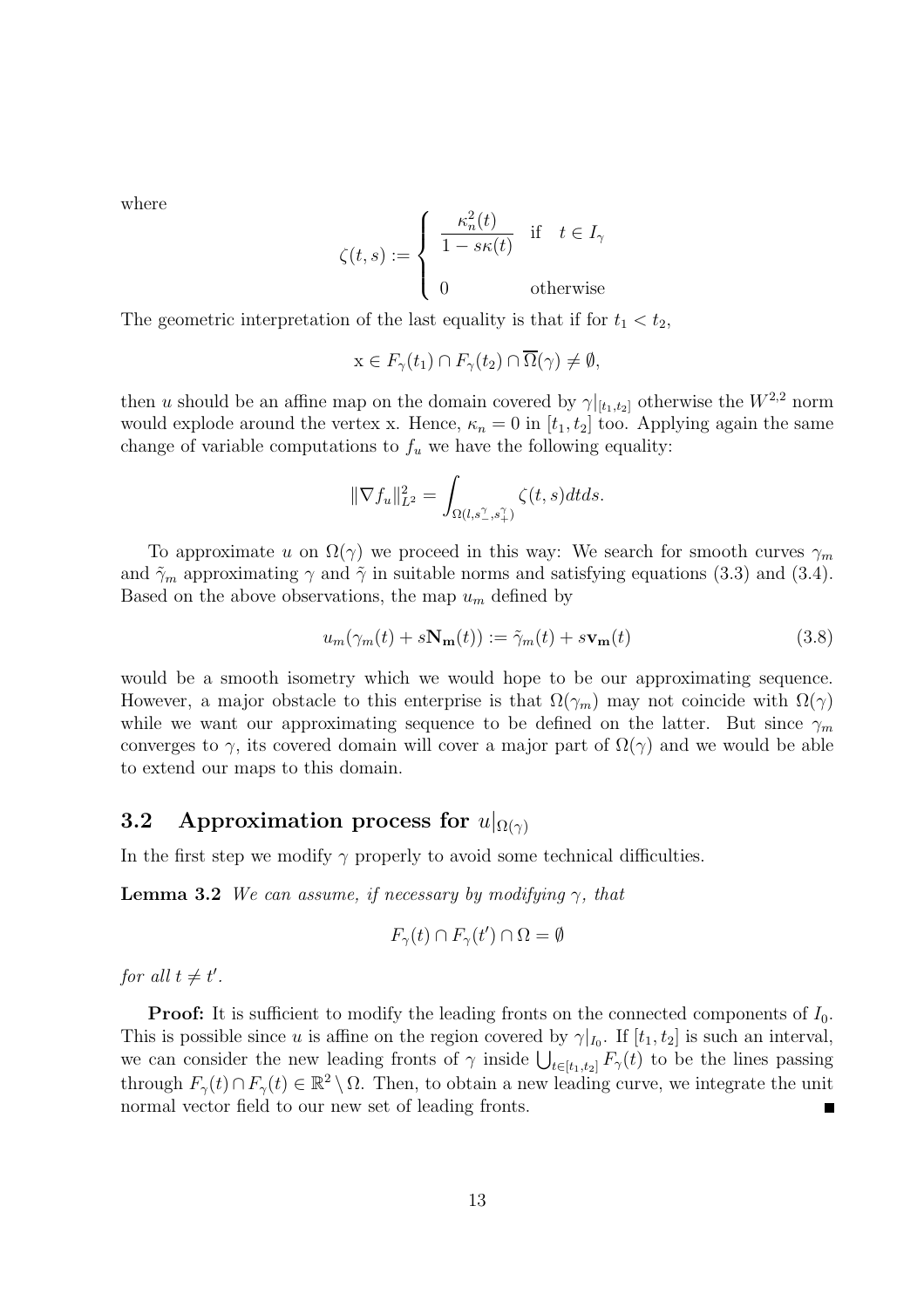Let us now define two new functions on  $[0, l]$ :

$$
S^{\gamma}_{+}(t) := \inf \left\{ s > 0; \, \gamma(t) + s \mathbf{N}(t) \notin F_{\gamma}(t') \text{ if } F_{\gamma}(t') \neq F_{\gamma}(t) \right\} \geq s^{\gamma}_{+},
$$

and

$$
S_{-}^{\gamma}(t) := \sup \left\{ s < 0; \, \gamma(t) + s \mathbf{N}(t) \notin F_{\gamma}(t') \text{ if } F_{\gamma}(t') \neq F_{\gamma}(t) \right\} \leq s_{-}^{\gamma}.
$$

Since  $\gamma$  and **N** are continuous and  $\Omega(\gamma)$  is convex with regular upper and lower boundaries,  $S_{\pm}^{\gamma}$  are continuous. We have

$$
\frac{1}{S_{-}^{\gamma}(t)} \le \kappa(t) \le \frac{1}{S_{+}^{\gamma}(t)}.
$$

Put

$$
\varphi_{\pm}^{\gamma}:=S_{\pm}^{\gamma}-s_{\pm}^{\gamma}
$$

and

$$
\varphi_m(t) := \min \left\{ \varphi_+^{\gamma_m}(t), -\varphi_-^{\gamma_m}(t) \right\}.
$$

Notice that

$$
\mu\left(\varphi^{-1}(0)\setminus\kappa_n^{-1}(0)\right)=0,\tag{3.9}
$$

otherwise the  $L^2$  norm of the second derivatives of u in  $(3.7)$  would not be finite.

**Proposition 3.1** There exists a sequence of isometires  $u_m \in W^{2,2}(\Omega(\gamma), \mathbb{R}^3)$  converging strongly to u for which  $\varphi_m(t) > \rho_m > 0$  for a suitable leading curve  $\gamma_m$ .

**Remark 3.1** We construct this sequence such that  $\gamma_m(0) = \gamma(0)$  and  $\gamma'(0) = \gamma'_m(0)$  for the corresponding leading garages. In other words  $F_n(0) = F_n(0)$ the corresponding leading curves. In other words  $F_{\gamma_m}(0) = F_{\gamma}(0)$ .

**Proof:** Consider  $D_m : \mathbb{R}^2 \to \mathbb{R}^2$  to be the dilation in the plane centered at  $x_0 = \gamma(0)$ and defined by

$$
D_m(x) := \frac{m}{m-1}(x - x_0) + x_0.
$$

Also consider the dilation in  $\mathbb{R}^3$  centered at  $y_0 = u(x_0)$  and defined by

$$
\tilde{D}_m(y) := \frac{m}{m-1}(y - y_0) + y.
$$

Put  $\Omega_m := D_m(\Omega(\gamma))$ . We define the sequence  $\tilde{u}_m : \Omega_m \to \mathbb{R}^3$  as follows

$$
\tilde{u}_m := \tilde{D}_m \circ u \circ D_m^{-1}
$$

Note that since  $\Omega(\gamma)$  lies entirely in one side of  $F_{\gamma}(0), \Omega(\gamma) \subset \Omega_m$ , so  $\tilde{u}_m$  is well defined over  $\Omega(\gamma)$ . The sequence  $\tilde{u}_m$  converges strongly to u in  $W^{2,2}(\Omega(\gamma), \mathbb{R}^3)$  and it is an isometric immersion. We should modify it slightly to satisfy the condition  $\varphi_m > 0$ . Note that the curve

$$
\gamma_m(t) := D_m \circ \gamma(\frac{m-1}{m}t)
$$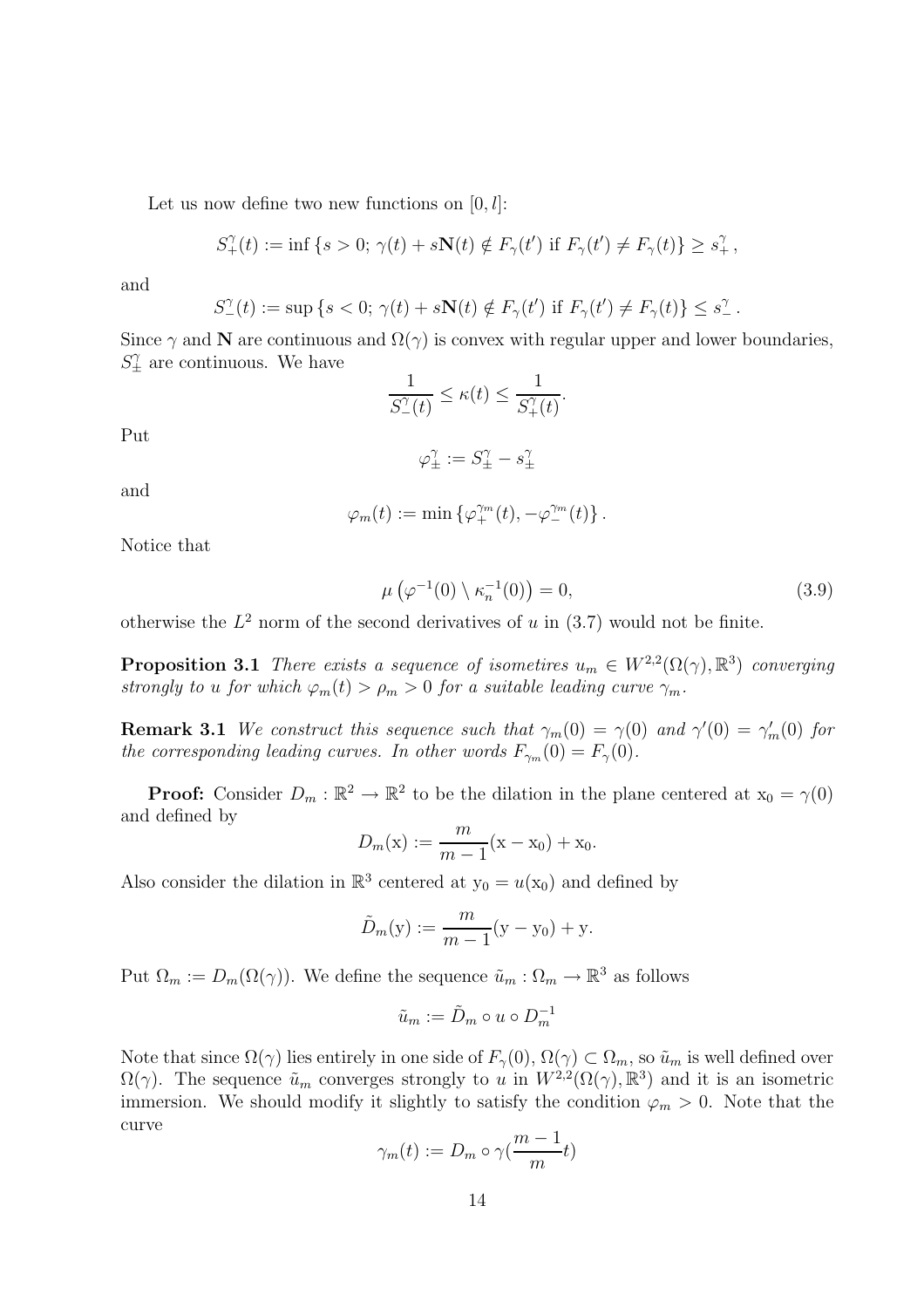

Figure 2: Dilation of  $\Omega(\gamma)$ 

defined on  $[0, \frac{m}{m-1}l]$  is a leading curve for  $\tilde{u}_m$ . Put

 $l_m^* := \sup \{ t; \gamma_m(t) \in \Omega(\gamma) \text{ and } F_{\gamma_m}(t) \cap F_{\gamma}(l) \cap \overline{\Omega}(\gamma) = \emptyset \}$ 

and define  $u_m : \Omega(\gamma) \to \mathbb{R}^3$  by

$$
u_m(\mathbf{x}) := \begin{cases} \tilde{u}_m(\mathbf{x}) \\ \text{if } \mathbf{x} \in F_{\gamma_m}(t) \quad \text{for some } t \le l_m^* - \frac{1}{m} \\ \\ \nabla \tilde{u}_m \left( \gamma_m (l_m^* - \frac{1}{m}) \right) \left( \mathbf{x} - \gamma_m (l_m^* - \frac{1}{m}) \right) + \tilde{u}_m \left( \gamma_m (l_m^* - \frac{1}{m}) \right) \\ \text{otherwise} \end{cases}
$$

The maps  $u_m$  are well defined since by (3.6)  $\nabla \tilde{u}_m$  is constant on  $F_{\gamma_m}(l_m^* - \frac{1}{m})$ . Note that  $u_m$  is an extension over  $\Omega(\gamma)$  of the restriction of  $\tilde{u}_m$  to  $\bigcup_{t\leq l_m^*-\frac{1}{m}}F_{\gamma_m}(t)\cap\Omega(\gamma)$  by an affine map. The sequence  $u_m$  is in  $I^{2,2}(\Omega(\gamma), \mathbb{R}^3)$  and converges strongly to u since  $l_m^* \to l$ for  $m \to \infty$ .

The first observation is that  $\varphi_m(t) > 0$  for  $t \in [0, l_m^* - \frac{1}{m}]$ . Note that the vertex of the tion  $x_c$  belongs to O. Thus because of the convexity of  $\Omega(x)$  no portion of  $\partial\Omega$  can be dilation x<sub>0</sub> belongs to  $\Omega$ . Thus because of the convexity of  $\Omega(\gamma)$  no portion of  $\partial\Omega$  can be mapped to itself under  $D_m$ . Therefore, since we have done an expansion, the focal points of the curve  $\gamma_m$  have positive distance from  $\partial\Omega$  for these values of t as it is illustrated in Figure 3.2. Remember that according to Lemma 3.2 the focal points of  $\gamma$  are out of  $\Omega$ , at worst on its boundary. If necessary we modify  $\gamma_m$  as in Lemma 3.2 and rearrange the leading fronts for  $t > l_m^* - \frac{1}{m}$  in such a way that  $\varphi_m(t) > 0$  for all t.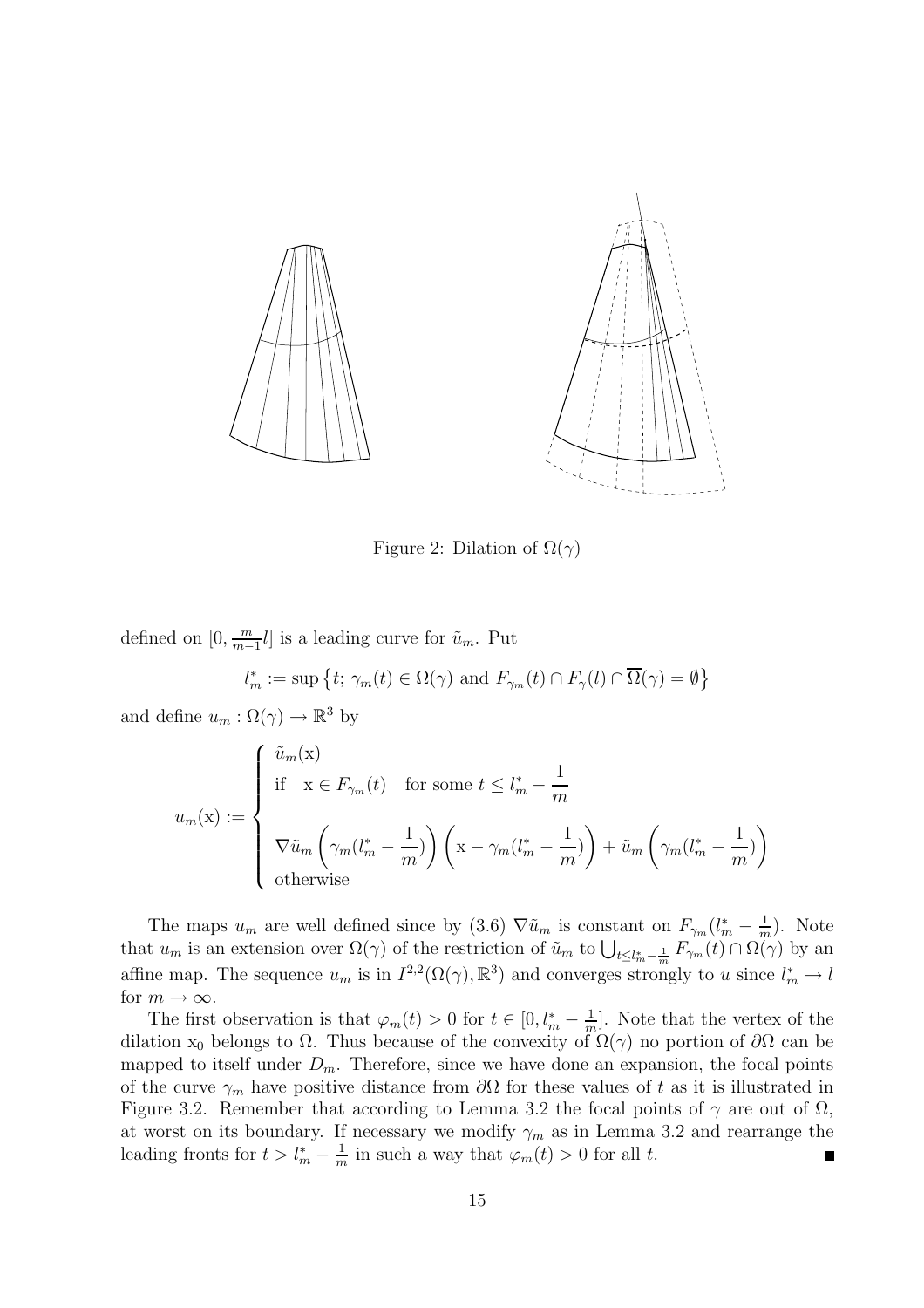**Proposition 3.2** Assume that  $\varphi(t) > \rho > 0$  on [0, l]. Then we can construct a sequence of smooth maps in  $I^{2,2}(\Omega(\gamma), \mathbb{R}^3)$  converging strongly to u.

**Proof:** Let  $u : \Omega(\gamma) \to \mathbb{R}^3$  be such that  $\varphi(t) > \rho > 0$ . We choose uniformly bounded continuous functions  $\frac{1}{S_1^2} \le \kappa_m \le \frac{1}{S_+^2}$  which converge to  $\kappa$  almost everywhere in [0, *l*]. We define  $\gamma_m$  to be the curve with curvature  $\kappa_m$  and with initial conditions  $\gamma_m(0) = \gamma(0)$  and  $\gamma'_m(0) = \gamma'(0)$ . This curve is uniquely defined and smooth. A simple observation using the<br>Poinceré inequality for intervals shows that  $\alpha \to \alpha$  in  $W^{2,p}$  for every  $n \leq \infty$ . But Poincaré inequality for intervals shows that  $\gamma_m \to \gamma$  in  $W^{2,p}$  for every  $p < \infty$ . Put

$$
\begin{cases}\n l_m^* := l & \text{if } \Omega(\gamma) \subset \Omega(\gamma_m) \\
 l_m^* := \sup \{ t; \ F_{\gamma_m}(t) \cap F_{\gamma}(l) \cap \overline{\Omega}(\gamma) = \emptyset \} & \text{otherwise.} \n\end{cases}
$$

Note that  $l_m^* \to l$  as  $m \to \infty$ . Also, since  $\mathbf{N}_m$  converges uniformly to  $\mathbf{N}$  and  $\Omega(\gamma)$  is convex,  $S^{\gamma_m}$  and  $s^{\gamma_m}$  converges uniformly to  $S^{\gamma}$  and  $s^{\gamma}$  respectively.  $S_{\pm}^{\gamma_m}$  and  $s_{\pm}^{\gamma_m}$  converge uniformly to  $S_{\pm}^{\gamma}$  and  $s_{\pm}^{\gamma}$  respectively.

To define the curves  $\tilde{\gamma}_m$ , first we choose a suitable converging sequence of smooth functions  $g_m \in L^2([0, l])$  such that

$$
g_m \longrightarrow \kappa_n
$$
 a.e. in [0, l].

Recall that by (3.7)  $\kappa_n \in L^2([0,1])$  so this is possible. Let  $\psi$  be any smooth positive function which is 0 on  $[-1, \infty)$  and 1 out of  $(-2, \infty)$ . We put

$$
\kappa_{n;m}(t) := \psi\left(m(t - l_m^*)\right) \sqrt{\frac{\varphi_m}{\varphi}(t)} g_m(t), \quad t \in [0, l]
$$

and we solve the following linear system for the initial values  $\mathbf{t}_m(0) = \mathbf{t}(0)$ ,  $\mathbf{v}_m(0) = \mathbf{v}(0)$ and **:** 

$$
\begin{pmatrix} \mathbf{t}'_m \\ \mathbf{v}'_m \\ \mathbf{n}'_m \end{pmatrix} = \begin{pmatrix} 0 & \kappa_m & \kappa_{n;m} \\ -\kappa_m & 0 & 0 \\ -\kappa_{n;m} & 0 & 0 \end{pmatrix} \begin{pmatrix} \mathbf{t}_m \\ \mathbf{v}_m \\ \mathbf{n}_m \end{pmatrix}
$$
(3.10)

The solution is a unique moving orthonormal frame in  $\mathbb{R}^3$  because the matrix is skewsymmetric. The curve  $\tilde{\gamma}_m : [0, l] \to \mathbb{R}^3$ , whose Darboux frame is  $(\mathbf{t}_m, \mathbf{v}_m, \mathbf{n}_m)$ , is defined by the following equation

$$
\tilde{\gamma}'_m = \mathbf{t}_m, \quad \tilde{\gamma}_m(0) = \tilde{\gamma}(0)
$$

and is smooth because of the smoothness of  $\kappa_{n;m}$  and  $\kappa$ .

We can now proceed to define our approximating sequence  $u_m$  on  $\Omega(\gamma)$ . For  $(t, s) \in$  $\Omega(l, s_{-}^{\gamma_m}, s_{+}^{\gamma_m})$  we put

$$
u_m(\Phi_m(t,s)) := \tilde{\gamma}_m(t) + s \mathbf{v}_m(t)
$$

where  $\Phi_m := \Phi_{\gamma_m}$  is as in (3.5).

**Proposition 3.3**  $u_m$  is a well defined smooth isometry over  $\Omega(\gamma) \cap \Omega(\gamma_m)$  and can be extended by an affine isometry over  $\Omega(\gamma)$ .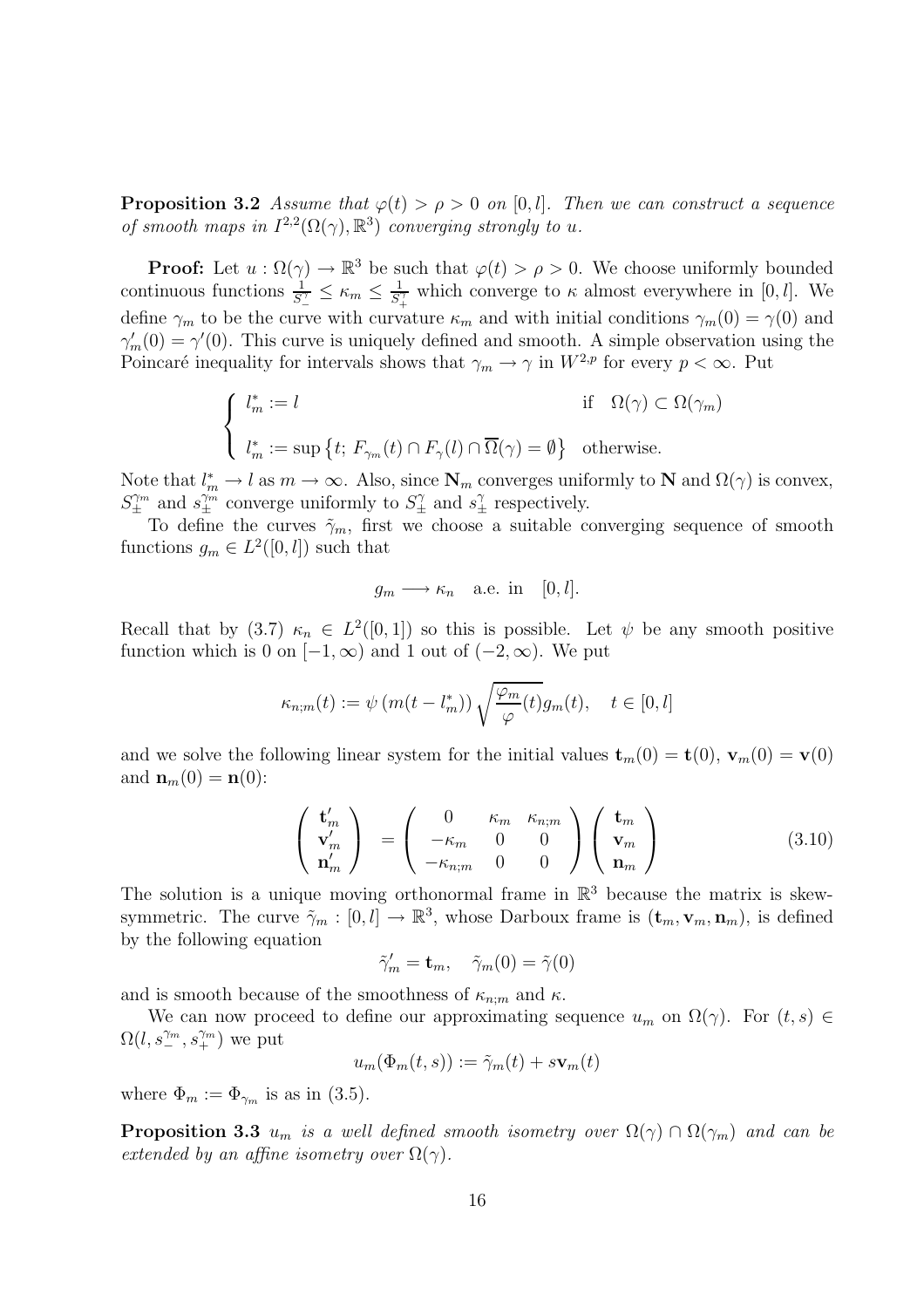#### **Proof:**

(i)  $u_m$  is well defined: If for  $t_1 < t_2 < l_m^*$ ,  $x = \Phi_m(t_1, s_1) = \Phi_m(t_2, s_2)$ , we have  $t_1, t_2 \in I_{m,0}$  and therefore, by our construction,  $\kappa_{n,m} = 0$  on  $[t_1, t_2]$  which means that  $\tilde{\gamma}_m$  is a flat curve in  $[t_1, t_2]$ , i.e. an Euclidean transformation of  $\gamma_m$ , and therefore

$$
\tilde{\gamma}_m(t_1) + s_1 \mathbf{v}_m(t_1) = \tilde{\gamma}_m(t_2) + s_2 \mathbf{v}_m(t_2).
$$

Note that in this case  $u_m$  is an affine isometry in a neighborhood of x. So far we have proved that  $u_m$  is well defined over the region covered by  $\gamma_m|_{[0,l_m^*]}$ . Note that  $\kappa_{n;m} = 0$  also for  $t > l_m^* - \frac{1}{m}$ , hence  $u_m$  is affine on the region covered by  $\gamma_m|_{[l_m^* - \frac{1}{m},l]}$  and as a consequence we can extend it by the same map over  $\Omega(\gamma)$ .

(ii)  $u_m$  is an isometry: It is true since the equations of (3.4) are satisfied for  $\gamma_m$  and  $\tilde{\gamma}_m$ .

(iii)  $u_m$  is smooth: Observe that

$$
det(\nabla \Phi_m)(t,s) = 1 - s\kappa_m(t).
$$

If  $x = \Phi_m(t, s)$  is the crossing point of two leading fronts of  $\gamma_m$ , as above,  $u_m$  would be affine around x and so smooth. Otherwise,  $det(\nabla \Phi_m)(t,s) \neq 0$  and therefore  $\Phi_m$  has a smooth inverse around the point, which completes the proof.

To finish the proof of Proposition 3.2 we prove the following claim:

**Proposition 3.4** The sequence  $u_m : \Omega(\gamma) \to \mathbb{R}^3$  converges strongly in  $W^{2,2}(\Omega(\gamma), \mathbb{R}^3)$  to  $u$ .

**Proof:** The first observation, using  $(3.7)$ , is that the sequence  $u_m$  is uniformly bounded in  $W^{1,2}(\Omega,\mathbb{R}^3)$ . We estimate the  $L^2$ -norm of  $|\nabla^2 u_m|$ . We have for  $(t,s) \in \Omega(l, s_+^{\gamma_m}, s_-^{\gamma_m})$ 

$$
\frac{\kappa_{n;m}^2(t)}{1 - s\kappa_m(t)} \le \begin{cases} 2g_m^2(t) & \text{if } \frac{1}{2S_\perp^{\gamma}(t)} \le \kappa_m(t) \le \frac{1}{2S_\perp^{\gamma}(t)}\\ \frac{g_m^2(t)}{|\kappa_m|\varphi} \le \min\{S_\perp^{\gamma}(t), -S_\perp^{\gamma}(t)\} \frac{g_m^2(t)}{\rho} & \text{otherwise} \end{cases} \tag{3.11}
$$

Now note that  $\kappa_{n;m} \to \kappa_n$  a.e. in  $[0, l]$  since

$$
\varphi_m(t) \to \varphi(t) > \rho > 0
$$

and

$$
\psi(m(t - l_m^*)) \to 1 \quad \text{(since } l_m^* \to l\text{)}.
$$

By the convergence of  $g_m$  in  $L^2$  and  $(3.11)$ , the sequence  $\kappa_{n,m}^2(t)/(1 - s\kappa_m(t))$  is bounded<br>by a sequence of maps converging in  $L^2([0, t])$ . Using the Lebesgue deminant convergence by a sequence of maps converging in  $L^2([0, l])$ . Using the Lebesgue dominant convergence Theorem and (3.7), and considering that  $\Omega(l, s_+^{\gamma_m}, s_-^{\gamma_m})$  is converging to  $\Omega(l, s_+^{\gamma}, s_-^{\gamma})$  in measure, we obtain

$$
\int_{\Omega(\gamma)} |\nabla^2 u_m|^2 dx \longrightarrow \int_{\Omega(\gamma)} |\nabla^2 u|^2 dx.
$$
\n(3.12)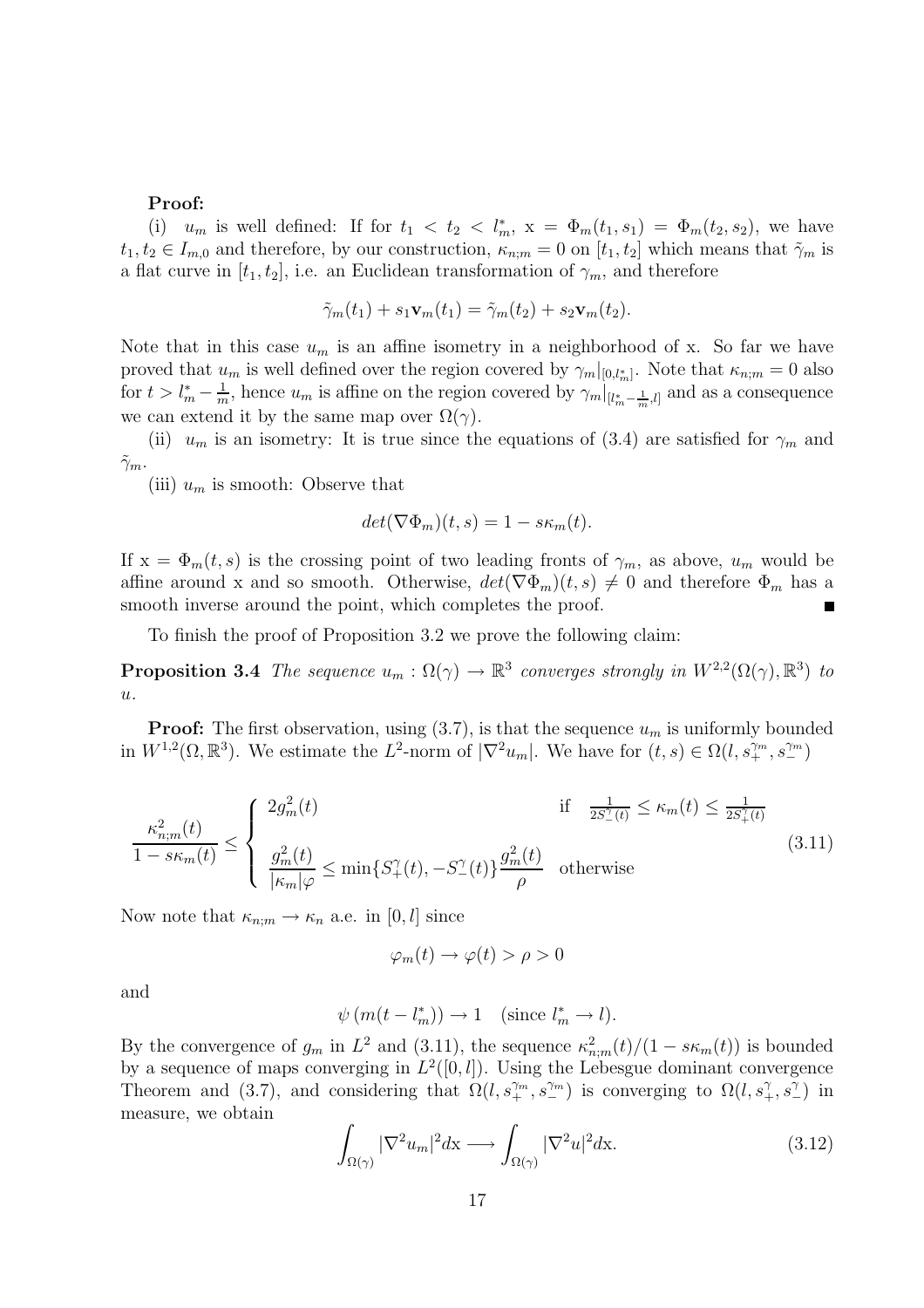As a consequence, there is a subsequence of  $u_m$  converging weakly in  $W^{2,2}(\Omega(\gamma), \mathbb{R}^3)$  to some map  $\tilde{u}: \Omega(\gamma) \to \mathbb{R}^3$ . By Sobolev embedding Theorem, the convergence is strong in  $W^{1,p}$  for some  $p > 2$ , which means that  $u_m$  should converge to  $\tilde{u}$  uniformly. Hence,  $u_m(\Phi_m(t,s))$  converges to  $\tilde{u}(\Phi(t,s))$  almost everywhere. Meanwhile

$$
u_m(\Phi_m(t,s)) = \tilde{\gamma}_m(t) + s\mathbf{v}_m(t) \longrightarrow \tilde{\gamma}(t) + s\mathbf{v}(t) = u(\Phi(t,s)).
$$

Therefore  $\tilde{u} = u$  and by (3.12) the convergence of  $u_m$  to u in  $W^{2,2}(\Omega(\gamma))$  is strong.

Combining Propositions 3.1 and 3.2 we get a smooth approximation sequence for any map  $u \in W^{2,2}(\Omega(\gamma), \mathbb{R}^3)$ .

#### **3.3 Proof of Theorem I**

We say a connected maximal sub-domain on which  $u$  is affine is a body if its boundary contains more than two segments inside  $\Omega$ . Respectively an *arm* is a maximal subdomain covered by some leading curve  $\gamma$ . By Theorem II,  $\Omega$  is partitioned into bodies and arms.

**Lemma 3.3** To prove Theorem I we can assume the number of bodies to be finite.

**Proof:** In cases where the above condition is not satisfied, the number of the vertices of bodies on  $\partial\Omega$  would be infinite. This yields that for all the bodies except for a finite number, we can extend the map by affine extension to the boundary without changing much the  $W^{2,2}$  norm of u. Hence the maps with finite number of bodies are strongly dense in  $I^{2,2}(\Omega,\mathbb{R}^3)$  and our assumption is justified.

**Lemma 3.4** Assume that the number of bodies is finite. Then to prove Theorem I we can assume that the complement of the union of the bodies is covered by a finite number of arms.

**Proof :** We can write the complement of bodies in  $\Omega$  as a finite union of its connected components  $\bigcup_{j=1}^{N} \Delta_j$ . If the region  $\Delta = \Delta_j$  is between two bodies A and B, we can<br>consider it as a union of segments ioning  $\partial\Omega$  at their both sides in whose directions u is consider it as a union of segments joining  $\partial\Omega$  at their both sides in whose directions u is affine. We denote these segments by the term *leading segments*. The middle points of the leading segments form a Lipschitz curve parameterized by arclength  $\gamma_0 : [0, T] \to \Omega$  which joins the segment  $A \cap \Delta$  to the segment  $B \cap \Delta$ . Note that  $\gamma_0$  may not be a leading curve. We consider the unit vector field **v** in  $\Delta$  which is orthogonal to these covering segments everywhere and is pointing towards B. Let  $x_0 = \gamma_0(0)$ . For given  $x_{i-1} \in \Omega$ , we define the curve  $\gamma_i : [0, T_i] \to \overline{\Omega}$  to be the maximal solution of

$$
\gamma_i'(t) = \mathbf{v}(\gamma_i(t)); \quad \gamma_i(0) = x_{i-1}
$$

and we define  $x_i$  to be the middle point of a leading segment passing through  $\gamma_i(T_i)$ .

We claim that a finite number of  $\gamma_i$  is sufficient to cover all  $\Delta$ . Otherwise, for every *i*,  $\gamma_i(T_i)$  does not belong to  $B \cap \Delta$ . Note that we can prolong  $\gamma_i$  inside  $\Delta$  as far as it does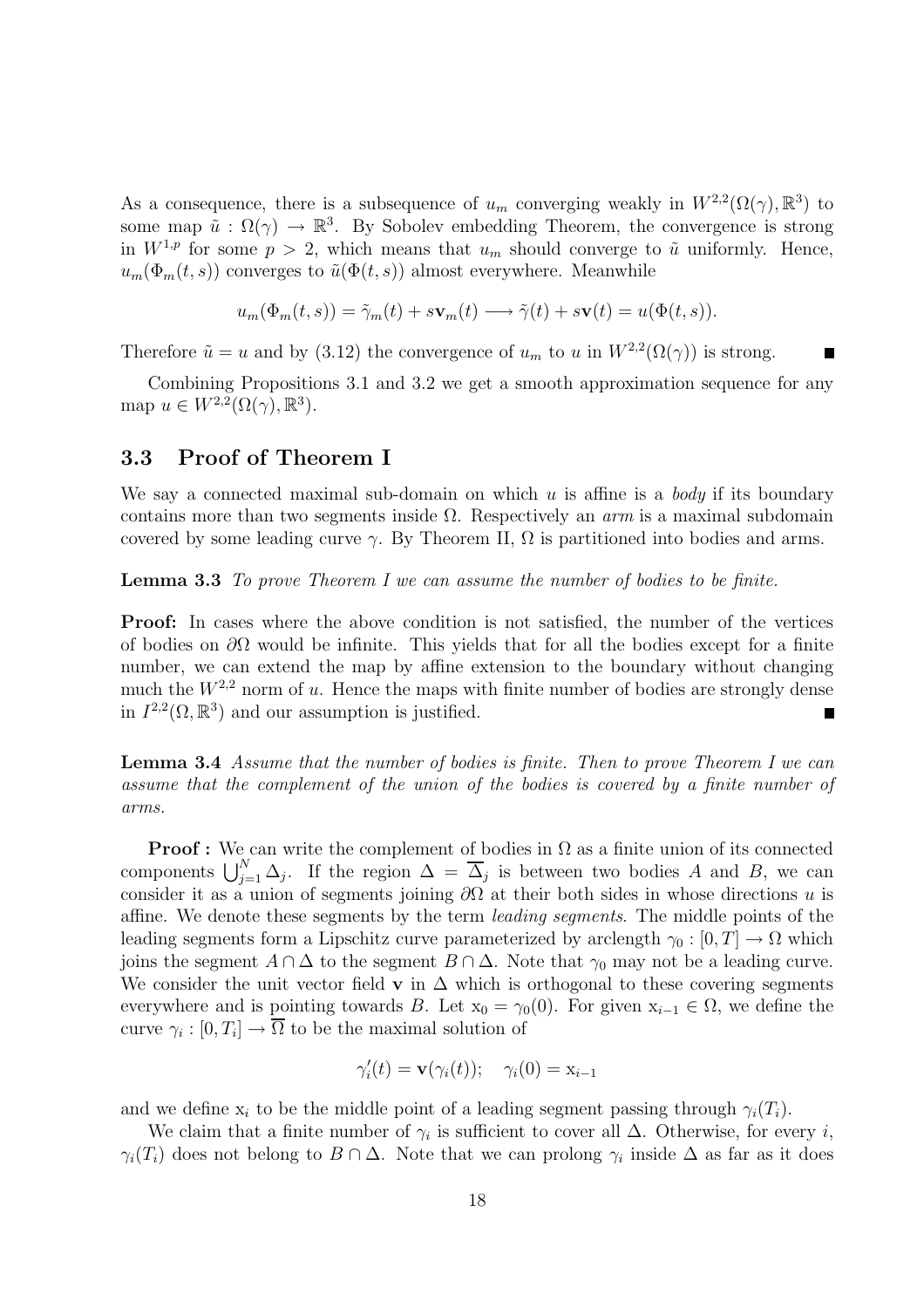

Figure 3: Bodies A and B in  $\Omega$  and the graph obtained by their retraction

not touch  $\partial\Delta$ . As a consequence  $T_{i+1}$  would be at least equal to the distance of  $x_i$  and  $\partial\Omega$ which is uniformly greater than some positive constant  $\rho > 0$ .

However, following the same calculations as in the previous section we have

$$
|\Omega(\gamma_i)| = \int_{\Omega(\gamma_i)} dx = \int_0^{T_i} \int_{s_-^{\gamma_i}(t)}^{s_+^{\gamma_i}(t)} (1 - s\kappa_i(t)) dt ds \ge \frac{\rho l}{2}
$$

where  $l$  is the minimum length of the leading segments. The claim is proved since the area of  $\Delta$  is not infinite.

Indeed it is sufficient to prove the approximation Theorem I for when all  $\Delta_i$  are as above. Otherwise, if the region  $\Delta = \Delta_i$  has common boundary with at most one body, we approximate the map u by a sequence of maps whose corresponding  $\Delta_i$ 's satisfy always the above condition: Consider again the curve  $\gamma_0 : [0, T] \to \Delta$  as above. For  $t \in [0, T]$ we denote the leading segment passing through  $\gamma_0(t)$  by  $E(t)$ . For  $\varepsilon > 0$ , we modify u by affine extension over the region  $\bigcup_{t<\varepsilon} E(t) \cup \bigcup_{t>T-\varepsilon} E(t)$ . The modified maps converge<br>in  $W^{2,2}$  porm to u and by what prococod each of them divides Q into a finite number of in  $W^{2,2}$  norm to u and by what preceded each of them divides  $\Omega$  into a finite number of bodies and arms.

Now, since  $\Omega$  is convex it is simply-connected. We claim that two bodies are connected only through one chain of bodies and arms: It suffices to consider the graph obtained by retracting bodies to vertices and arms to edges. This graph is simply-connected because it is a deformation retract of  $\Omega$ . Therefore every two vertices are connected through only one chain of edges, which proves the claim (Figure 3). This helps us to construct our approximation maps on whole  $\Omega$  without any problem: We begin by a central body A and define our approximation sequence on its arms as in previous section. Note that by our construction the approximation sequence is affine near the free hands of our arms. If necessary we continue our approximation on the chain of arms getting out of one side of A until we reach to another body  $B$ . So in each step we fix the boundary value of the map in one side of the arm and the value at the other side is given by an affine map. This assures us that the new maps are smooth at these joints. When we reach to body  $B$ , all we need is to modify the map on B by an affine transformation in  $\mathbb{R}^3$  such that it equals the affine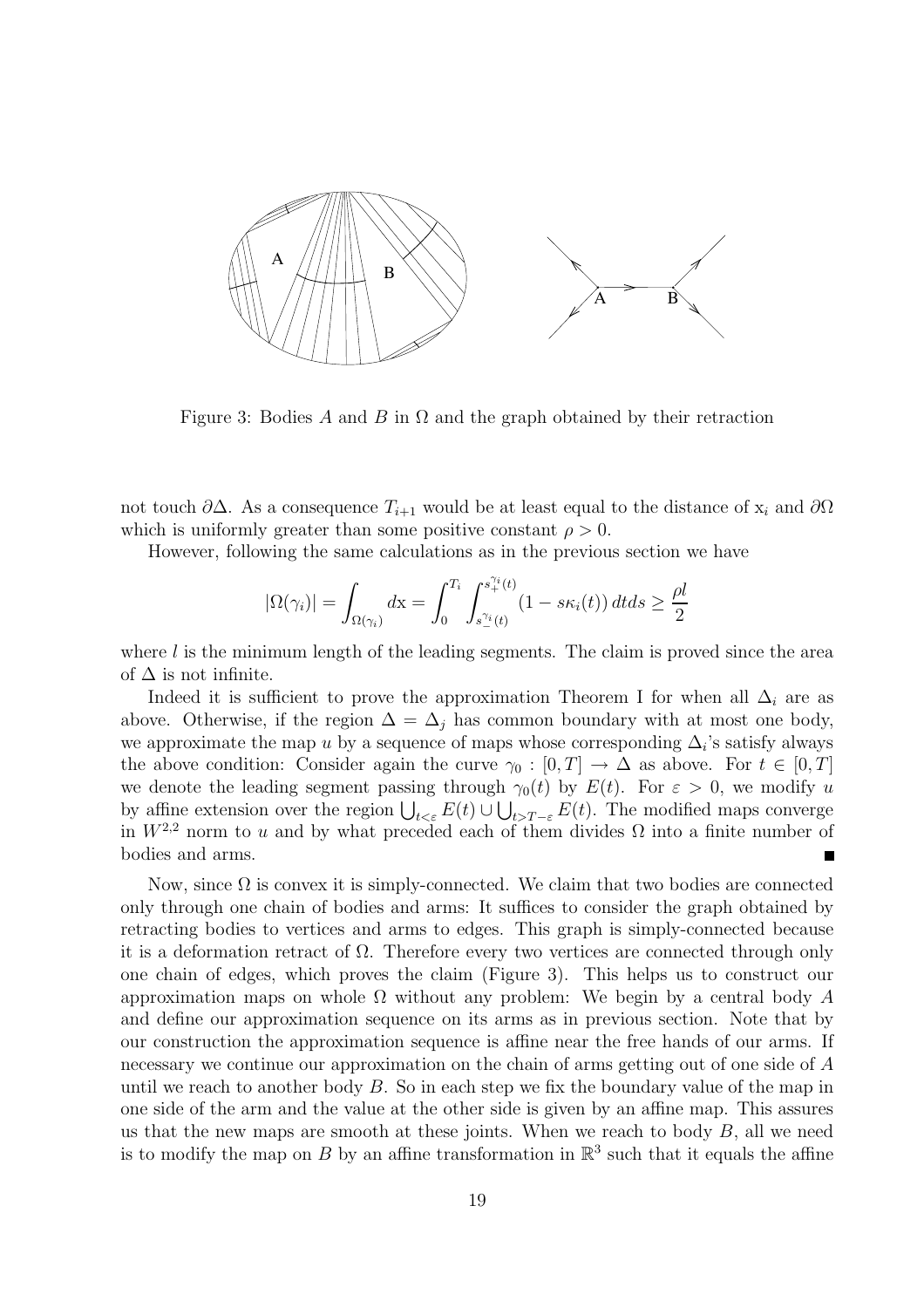map on the free hand of the last arm in the chain and that we can perfectly match the two values on the connecting edge. Then we continue our construction using  $B$  as a new point of depart. Note that we will never come back to the body A or any of its arms because of what we said in the beginning of the paragraph, hence the construction is consistent. Since the operation is finished in finitely many steps, we can repeat the arguments of the last section on the whole  $\Omega$  and prove the theorem.

The proof for the second part of the theorem follows the same lines.

**Acknowledgments:** The author is grateful to Stefan Müller for having drawn his attention to this problem and for the useful hints during our discussions. He is also thankful to Frédéric Hélein and Bernd Kirchheim for their helpful guidelines.

## **References**

- [1] M. Ben Amar and Y. Pomeau. Crumpled paper. Proc. Roy. Soc. London Ser. A, 453(1959):729–755, 1997.
- [2] H. Ben Belgacem, S. Conti, A. DeSimone, and S. Müller. Energy scaling of compressed elastic films—three-dimensional elasticity and reduced theories. Arch. Ration. Mech. Anal., 164(1):1–37, 2002.
- [3] F. Bethuel. The approximation problem for Sobolev maps between two manifolds. Acta Math., 167(3-4):153–206, 1991.
- [4] F. Bethuel, J.-M. Coron, F. Demengel, and F. H´elein. A cohomological criterion for density of smooth maps in Sobolev spaces between two manifolds. In Nematics (Orsay, 1990), volume 332 of NATO Adv. Sci. Inst. Ser. C Math. Phys. Sci., pages 15–23. Kluwer Acad. Publ., Dordrecht, 1991.
- [5] B. A. DiDonna, T. A. Witten, S. C. Venkataramani, and E. M. Kramer. Singularities, structures, and scaling in deformed m-dimensional elastic manifolds. Phys. Rev. E (3), 65(1, part 2):016603, 25, 2002.
- [6] K. J. Falconer. The geometry of fractal sets, volume 85 of Cambridge Tracts in Mathematics. Cambridge University Press, Cambridge, 1986.
- [7] H. Federer. Geometric measure theory. Die Grundlehren der mathematischen Wissenschaften, Band 153. Springer-Verlag New York Inc., New York, 1969.
- $[8]$  G. Friesecke, R. D. James, and S. Müller. The Föppl-von Kármán plate theory as a low energy Γ-limit of nonlinear elasticity. C. R. Math. Acad. Sci. Paris, 335(2):201–206, 2002.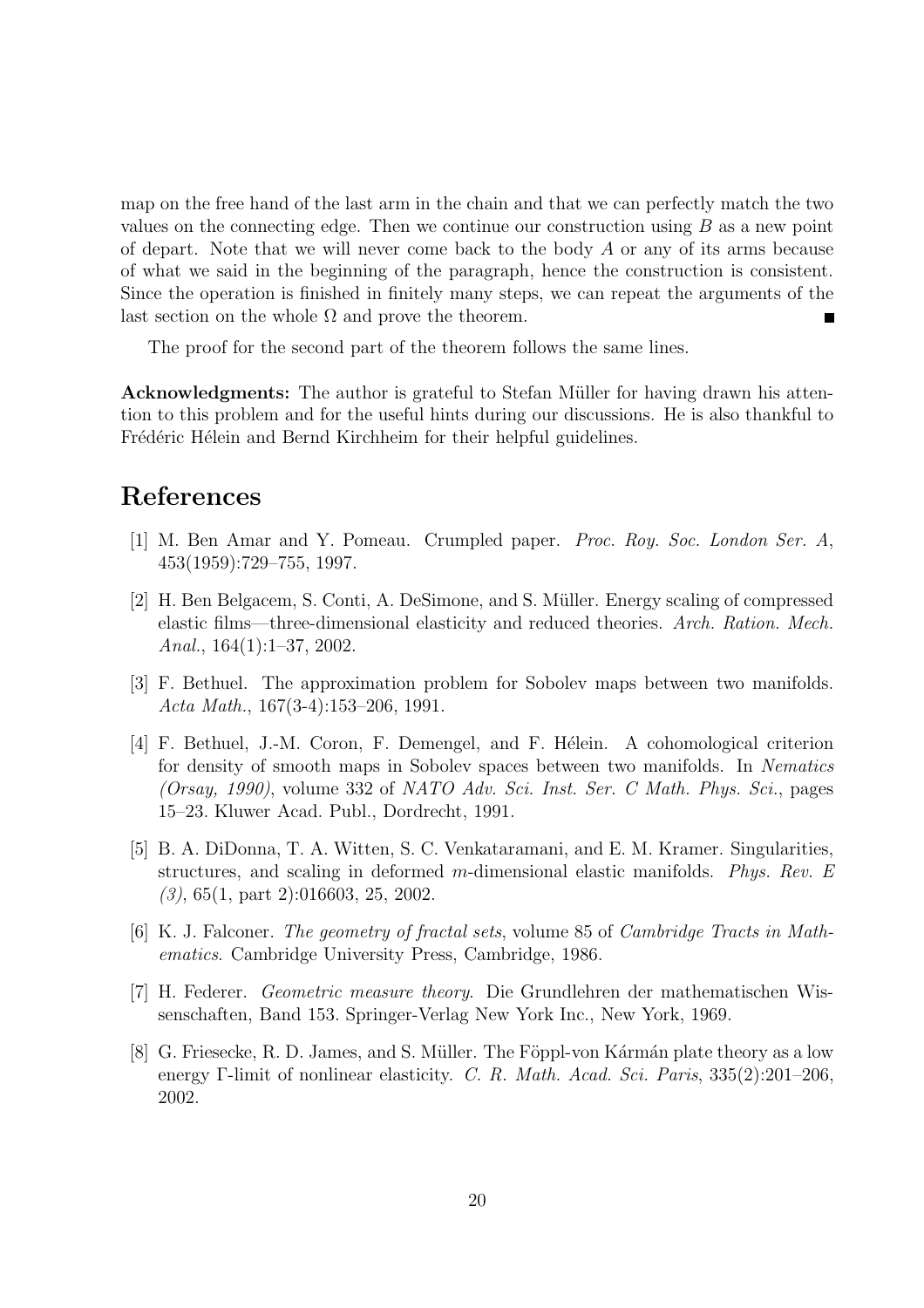- [9] G. Friesecke, R. D. James, and S. M¨uller. A theorem on geometric rigidity and the derivation of nonlinear plate theory from three-dimensional elasticity. Comm. Pure Appl. Math., 55(11):1461–1506, 2002.
- [10] M. Gromov. Partial differential relations, volume 9 of Ergebnisse der Mathematik und ihrer Grenzgebiete (3) [Results in Mathematics and Related Areas (3)]. Springer-Verlag, Berlin, 1986.
- [11] M. L. Gromov and V. A. Rohlin. Imbeddings and immersions in Riemannian geometry. Uspehi Mat. Nauk, 25(5 (155)):3–62, 1970.
- [12] P. Hajlasz. Approximation of Sobolev mappings. Nonlinear Anal., 22(12):1579–1591, 1994.
- [13] F. Hang and F. Lin. Topology of Sobolev mappings. Math. Res. Lett., 8(3):321–330, 2001.
- [14] T. Iwaniec and V. Sverák. On mappings with integrable dilatation. *Proc. Amer. Math.* Soc., 118(1):181–188, 1993.
- [15] B. Kirchheim. Geometry and Rigidity of Microstructures. Habilitation Thesis, Leipzig, 2001.
- [16] G. Kirchhoff. Über das gleichgewicht und die bewegung einer elastischen scheibe. J. Reine Angew. Math., pages 51–88, 1850.
- [17] N. H. Kuiper. On  $C^1$ -isometric imbeddings. I, II. Nederl. Akad. Wetensch. Proc. Ser. A. **58** = Indag. Math., 17:545–556, 683–689, 1955.
- [18] C. Kuratowski. *Topologie. Vol. II.* Troisième édition, corrigèe et complétée de deux appendices. Monografie Matematyczne, Tom 21. Państwowe Wydawnictwo Naukowe, Warsaw, 1961.
- [19] L. D. Landau and E. M. Lifshitz. Theory of elasticity. Course of Theoretical Physics, Vol. 7. Translated by J. B. Sykes and W. H. Reid. Pergamon Press, London, 1959.
- [20] H. Le Dret and A. Raoult. From three-dimensional elasticity to the nonlinear membrane model. In *Nonlinear partial differential equations and their applications. Collège* de France Seminar, Vol. XIII (Paris, 1994/1996), volume 391 of Pitman Res. Notes Math. Ser., pages 192–206. Longman, Harlow, 1998.
- [21] A. E. Lobkovsky. Boundary layer analysis of the ridge singularity in a thin plate. Phys. Rev. E (3), 53(4, part B):3750–3759, 1996.
- [22] A. E. H. Love. A treatise on the Mathematical Theory of Elasticity. Dover Publications, New York, 1944. Fourth Ed.